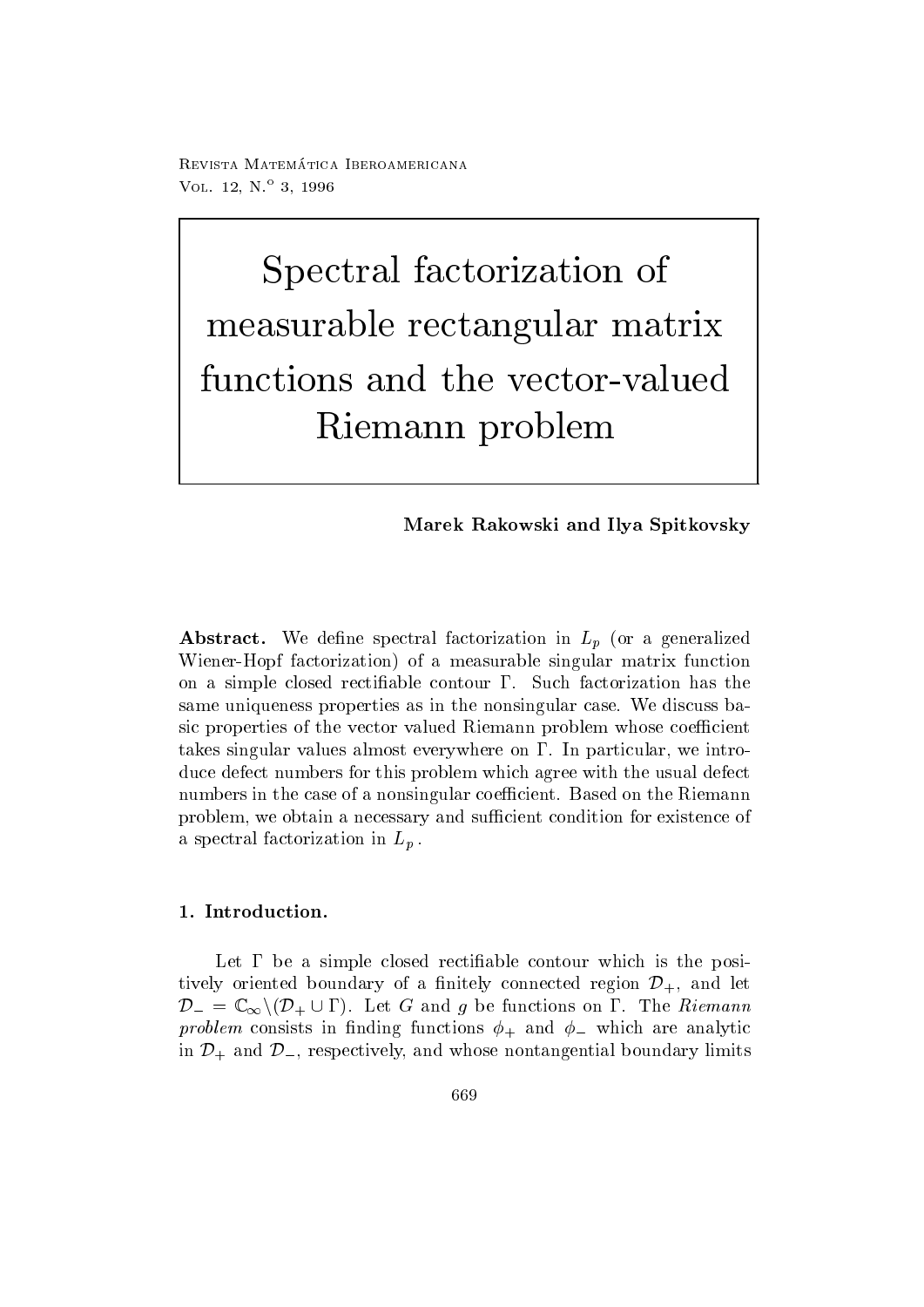satisfy equation

(1.1) 
$$
\phi_{+}(t) + G(t) \phi_{-}(t) = g(t).
$$

This problem is also called a *Hilbert problem*  $[6]$ , or a *barrier problem*  $[2]$ , in the literature. The name Hilbert problem originates in  $[7]$ , where the homogeneous version of the problem was considered under the as sumptions that  $\Gamma$  is a smooth contour which is a boundary of a simply connected regions and the scalar functions of the scalar functions  $\mathcal{I}$  and the scalar functions  $\mathcal{I}$ and - are continuous up to the continuous up to the continuous up to the continuous up to the continuous up to

A classical solution of the Riemann problem in the case where  $\Gamma$ is smooth and bounds a -nitely connected region G and g are Holder continuous, and G does not vanish, is as follows. Assume  $\Gamma = \Gamma_0 \cup \Gamma_1 \cup$  $\cdots \cup \Gamma_N$  where  $\Gamma_0$  encloses  $\Gamma_1 \cup \cdots \cup \Gamma_N$ , and consider the homogeneous problem

(1.2) 
$$
\phi_{+}(t) = -G(t)\,\phi_{-}(t)\,.
$$

Suppose the change of argument of  $G(t)$  along the contour  $\Gamma_i$  is  $2\pi\lambda_i$ ,  $i = 0, 1, \ldots, N$ . Assume  $0 \in \mathcal{D}_{+}$ , and pick a point  $\alpha_i$  in the hole bordered by indicate the contract of the contract of  $\mathcal{N}$ 

(1.3) 
$$
\pi(z) = (z - \alpha_1)^{\lambda_1} (z - \alpha_2)^{\lambda_2} \cdots (z - \alpha_N)^{\lambda_N},
$$

let  $\kappa = \lambda_0 + \lambda_1 + \cdots + \lambda_N$ , and let

(1.4) 
$$
G_0(t) = -t^{-\kappa} \pi(t) G(t).
$$

the final continuous on the Holder continuous on the Holder condition of the Holder conditions of the Holder co Consequently, if

(1.5) 
$$
\gamma(z) = \frac{1}{2\pi i} \int_{\Gamma} \frac{\log G_0(t)}{t - z} dt
$$

and  $\gamma_{\pm}(z) = \gamma(z)$  for  $z \in \mathcal{D}_{\pm}$ ,  $\gamma_{\pm}(t) - \gamma_{-}(t) = \log G_0(t)$ . Hence  $e^{\tau + \tau/\tau} \equiv e^{\tau - \tau/\tau} \mathbf{G}_0(t)$ , and

(1.6) 
$$
\varphi_{+}(z) = \frac{1}{\pi(z)} e^{\gamma(z)} \quad \text{and} \quad \varphi_{-}(z) = z^{-\kappa} e^{\gamma(z)}
$$

are functions whose nontangential limits to  $\Gamma$  are Hölder continuous and satisfy equation  $\left( -1 \right)$  is and to obtain  $\mu$  . The used to obtain the used to obtain solution of the nonhomogeneous problem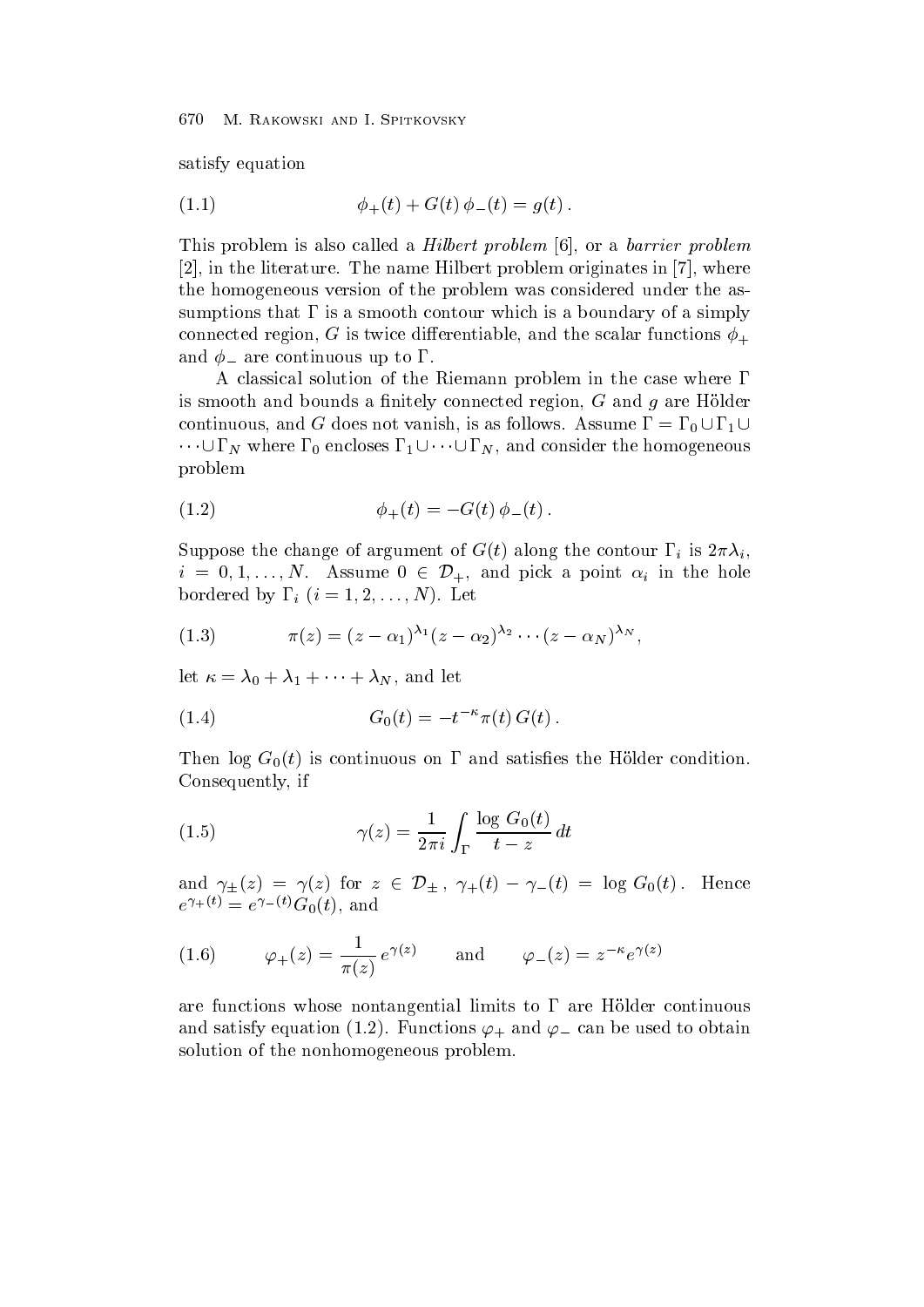Equation  $(1.4)$  shows that the Riemann problem can be approached through factorization of its coefficient Suppose we can afactorization of  $\mathcal{A}$ ization

(1.7) 
$$
G(t) = G_{+}(t) \Lambda(t) G_{-}(t),
$$

where  $G_{+}(t)$  and  $1/G_{+}(t)$  are boundary values of functions analytic in  $\mathcal{D}_+$  and continuous up to  $\Gamma$ ,  $G_{-}(t)$  and  $1/G_{-}(t)$  are boundary values of functions analytic in  $\mathcal{D}_-$  and continuous up to  $\Gamma$ , and  $\Lambda(t)$  =  $(t-t_+)^{\kappa}/(t-t_-)^{\kappa}$  for some points  $t_+ \in \mathcal{D}_+$  and  $t_- \in \mathcal{D}_-$  and an integer  $\kappa$ . Then  $(1.1)$  is equivalent to

(1.8) 
$$
\frac{\phi_+(t)}{G_+(t)} + \Lambda(t) G_-(t) \phi_-(t) = \frac{g(t)}{G_+(t)}.
$$

The decomposition  $g(t)/G_+(t) = g_+(t) + g_-(t)$ , where  $g_+$  (respectively  $g_{-}$ ) is a boundary value of a function analytic in  $\mathcal{D}_{+}$  (respectively  $\mathcal{D}_{-}$ ) and continuous up to  $\Gamma$ , immediately yields all solutions of equation when  $\alpha$  is that factorization is the contribution of  $\alpha$  is the contribution of the contribution of the contribution of the contribution of the contribution of the contribution of the contribution of the contribution of continuous and does not vanish on  $\Gamma$  [2].

The factorization approach applies naturally to more general ver sions of the Riemann problem considered in the literature. The problem with  $G(t)$  a square nonsingular matrix valued function has been treated in [6]. Factorability of an essentially bounded nonsingular matrix function G and the Riemann problem in  $L_p$  were considered in [12]. The case where  $\alpha$  is a measurable nonsingular matrix function and  $\tau_{\rm T}$  measurable  $\mathbf{v}$  are in the set also treated in the see also treated in the see also treated in the see also treated in the see also transformation of the see also transformation of the see also transformation of the see also tra some of the results presented in  $[9]$  to the case where G takes singular values. In particular, we relate the properties of the Riemann problem with a measurable singular matrix valued coefficient with existence of a factorization of the coefficient.

Let G be a continuous nonsingular matrix valued function on a simple contour able contour contract and a left state  $\mu$  is a left state of Green of Green of Green and Green relative to 1 is a factorization  $G = G_+\Lambda G_-$  where  $G_+(z)$  and  $G_+(z)$ are analytic in  $\mathcal{D}_+$  and continuous up to  $\Gamma$ ,  $G_-(z)$  and  $G_-(z)^{-1}$  are analytic in  $\mathcal{D}_-$  and continuous up to  $\Gamma$ , and

(1.9) 
$$
\Lambda(t) = \begin{pmatrix} \left(\frac{t-t_+}{t-t_-}\right)^{\kappa_1} & 0 \\ 0 & \cdots & \left(\frac{t-t_+}{t-t_-}\right)^{\kappa_n} \end{pmatrix}
$$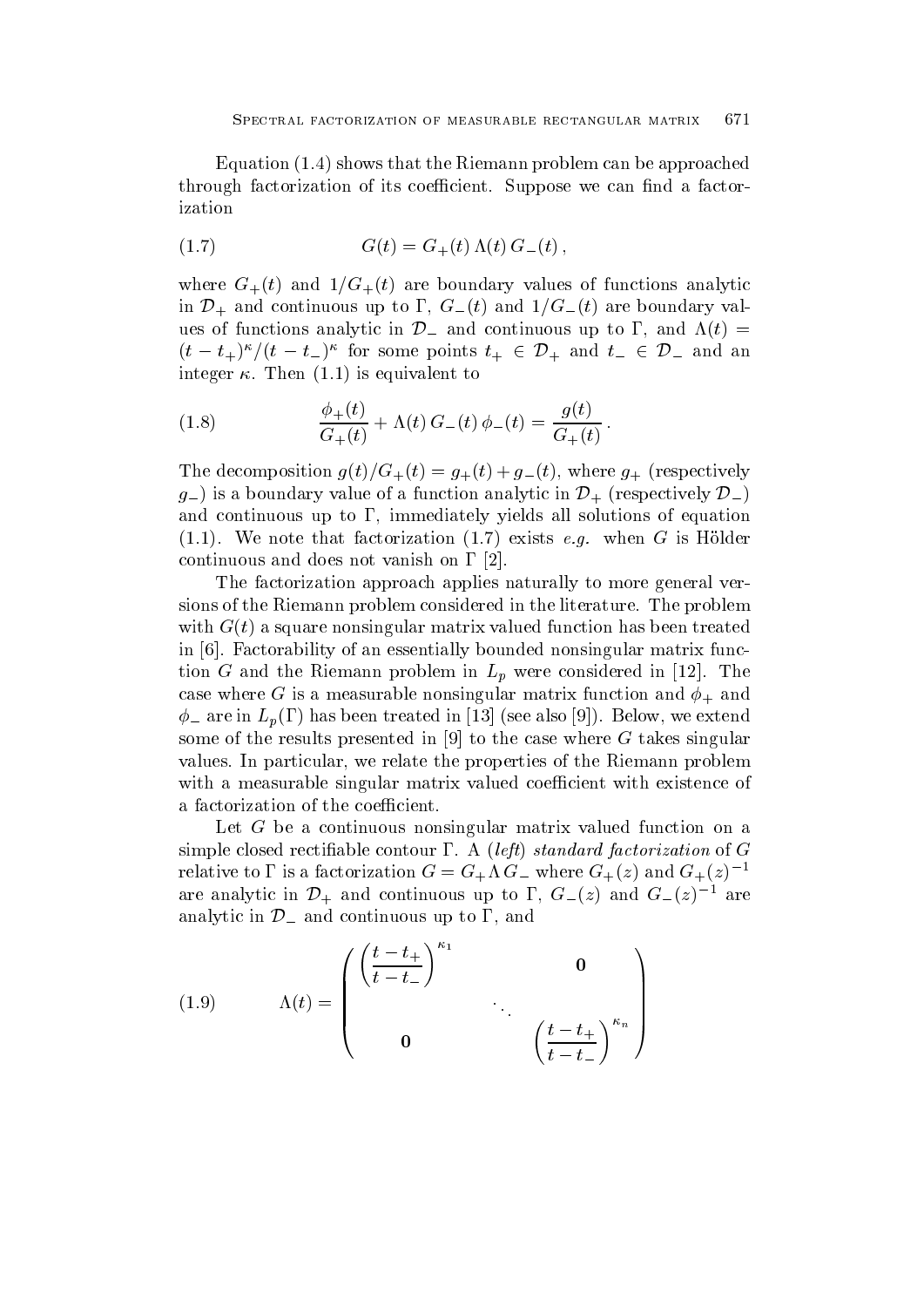for integers  $\kappa_1 \geq \cdots \geq \kappa_n$ . This factorization is also called a *Wiener*-Hopf factorization or a spectral factorization relative to  $\Gamma$ . The properties of a standard factorization relative to  $\Gamma$  are described in [2].

Let  $E_{p+}$  (respectively  $E_{p-}$ ) be the space of functions f analytic in  ${\cal D}_+$  (respectively  ${\cal D}_-)$  such that  $\{\int_{\Gamma_k}|f|^p\}$  is bounded for some sequence of rectifiable contours  $\Gamma_k$  approaching  $\Gamma$  in  $\mathcal{D}_+$  (respectively  $\mathcal{D}_-$ ; see [5]). If the components of  $G_{+}(z)$  and  $G_{+}(z)^{-1}$  are in  $E_{p+}$  and  $E_{q+}$ , where  $1/p + 1/q = 1$ , the components of  $G_-(z)$  and  $G_-(z)$  are in Eq and Ep and is given by <sup>G</sup> GG is called <sup>a</sup> left factorization in  $L_p$  [9]. We note that factorization with a different  $\Lambda$ has been considered in [14].

A function G may admit a left factorization in  $L_p$  although the space of all  $g \in L_p(\Gamma)$  for which the problem  $(1.1)$  is solvable is not closed. Suppose the contour  $\Gamma$  is such that the operator of singular integration  $(Sf)(t) = (1/\pi i) \int_{\Gamma} f(\tau) / (\tau - t) d\tau$  on the space  $L_p(\Gamma)$ is bounded. Suppose  $G$  and its multiplicative inverse are essentially  $\sim$  for a factorization in Legacy in Legacy in Legacy in Legacy in Legacy in Legacy in Legacy in Legacy in Legacy in Legacy in Legacy in Legacy in Legacy in Legacy in Legacy in Legacy in Legacy in Legacy in Legacy in Leg all  $g \in L_p(\Gamma)$  for which problem (1.1) is solvable is a closed subspace of  $L_p(\Gamma)$  if and only if the operator  $G_+\mathcal{S}G_+^{-1}$  is bounded. If G and  $G^+$  are bounded, a factorization  $G = G_+\Lambda G_+$  in  $L_p$  with the operator  $G_+SG_+^{-1}$  bounded is called in [2] a *generalized (left)* standard and the state of the state of the factorization relative to  $\Gamma$ .

been extended to the singular case in  $\mathbb{P}^1$  ,  $\mathbb{P}^1$  ,  $\mathbb{P}^1$  ,  $\mathbb{P}^1$  are  $\mathbb{P}^1$  ,  $\mathbb{P}^1$  ,  $\mathbb{P}^1$  ,  $\mathbb{P}^1$ left (respectively  $G_{-}$  a right) multiplicative inverse which is analytic in  $D_{+}$  (respectively in  $D_{-}$ ) and continuous up to the boundary, and that  $\Lambda$  be a square nonsingular diagonal matrix function as in (1.9). If G is a rational matrix function, a necessary and sufficient condition for existence of a canonical standard factorization  $(\kappa_1 - \cdots - \kappa_k - \upsilon),$ together with realization formulas for the factors, has been obtained in [11]. Below, we apply this idea to factorization in  $L_p$  of measurable singular matrix valued functions In addition to allowing functions to take singular matrix values, we make only general assumptions on conto the control the control the control the control of the control the control the control to an able to an We do not require that  $\Gamma$  be regular [4] or Smirnov. Thus, the operator of singular integration on the space  $L_p(\Gamma)$  is in general unbounded.

The paper is organized as follows. In Section 2 we indicate basic properties of factorization in  $L_p$  of singular matrix functions. In Section 3 we discuss the vector valued Riemann problem with singular matrix valued coefficient  $G$ . In Section 4 we relate the factorization of the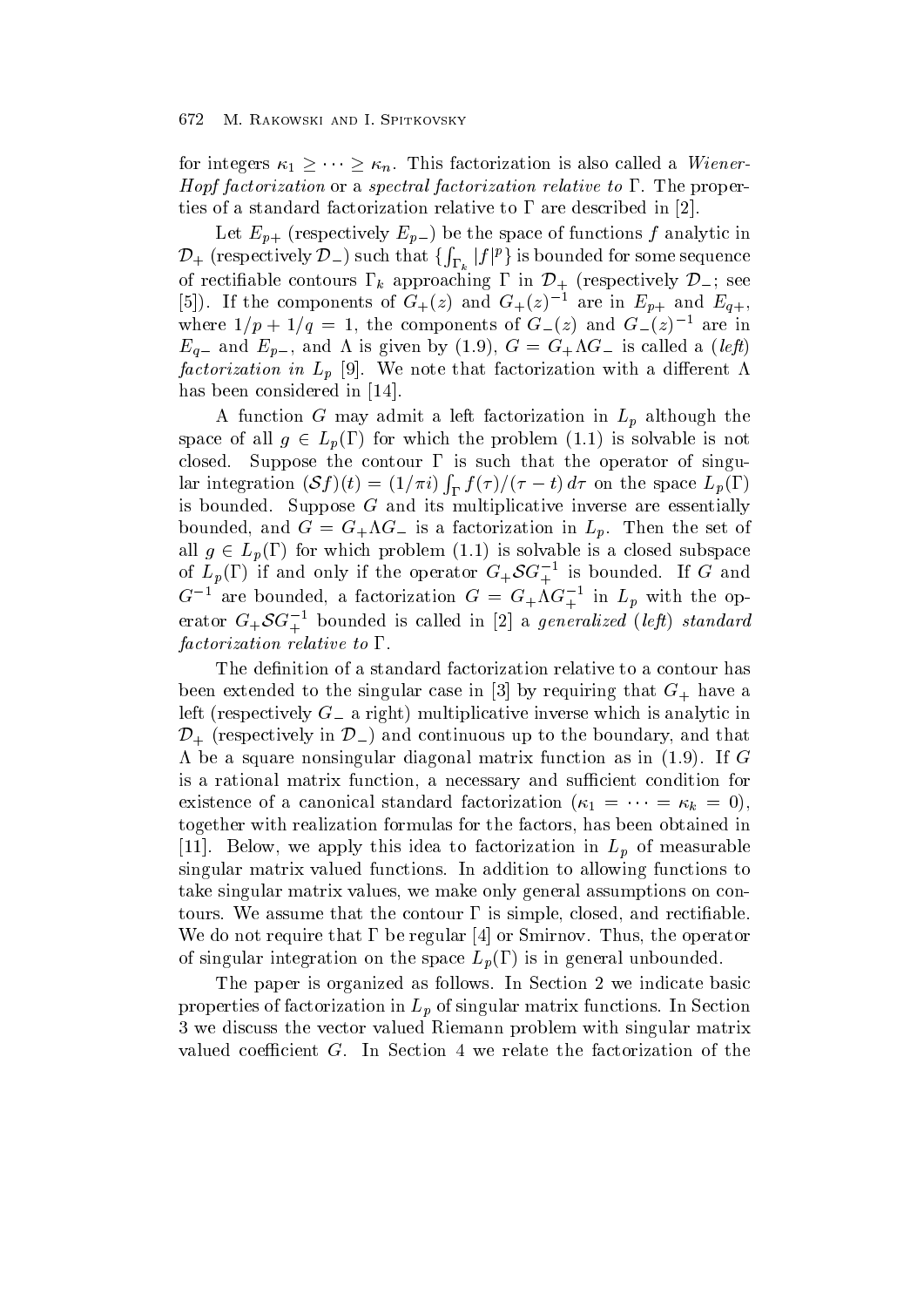coefficient  $G$  with the Riemann problem.

# $\Gamma$  spectral factorization in Lp  $\Gamma$

Below,  $L_p$  with  $p \geq 1$  will denote  $L_p(\Gamma)$  (with respect to the usual Lebesgue measure). We will denote by  $L_{p+}$  and  $L_{p-}$  the closed subspaces of  $L_p$  formed by nontangential boundary limits of functions  $p + p$  in  $p + p$ tively  $E_{\infty-}$ ) is the space of functions analytic and bounded in  $\mathcal{D}_{+}$  (respectively  $\mathcal{D}_{-}$ ). We will identify  $L_{p+}$  and  $L_{p-}$  with  $E_{p+}$  and  $E_{p-}$ .  $L_{p-}$  will denote functions in  $E_{p-}$  which vanish at infinity. If  $X \in$  $\{L_p, L_{p_+}, L_{p_-}, L_{p_-}\},$  we will denote by  $X^{m \times n}$  the space of  $m \times n$  matrices over  $\Lambda$  . To simplify notation, we will write  $\Lambda^+$  instead of  $\Lambda^{+++}$ or  $X^{n\times 1}$ .

**Definition 2.1.** Let G be an  $m \times n$  matrix valued function with measurable entries and let  $p$  ,  $\epsilon$  ,  $\epsilon$  ,  $\epsilon$  ,  $\epsilon$  ,  $\epsilon$  ,  $\epsilon$  ,  $\epsilon$  ,  $\epsilon$  ,  $\epsilon$  ,  $\epsilon$  ,  $\epsilon$  ,  $\epsilon$  ,  $\epsilon$  ,  $\epsilon$  ,  $\epsilon$  ,  $\epsilon$  ,  $\epsilon$  ,  $\epsilon$  ,  $\epsilon$  ,  $\epsilon$  ,  $\epsilon$  ,  $\epsilon$  ,  $\epsilon$  ,  $\epsilon$  ,  $\epsilon$  ,  $\epsilon$  ,  $\epsilon$  ,  $\$ relative to  $\Gamma$  we will understand a factorization

$$
(2.1) \tG = G_+ \Lambda G_-,
$$

where

1)  $G_+ \in L_{p+}^{m \times n}$  and there exists  $G_+^{\mu} \in L_{q+}^{n \times m}$  (with  $q = p/(p-1)$ ) such that  $G^{\perp}_{+}(\iota) G^{\perp}_{+}(\iota) = I$  atmost everywhere on 1,

 $\mu$  iii)  $G_{-}\in L_{q-}^{n\wedge n}$  and there exists  $G_{-}^{n}\in L_{p-}^{n\wedge n}$  such that  $G_{-}(t)\,G_{-}^{n}(t)=0$ I almost everywhere on  $\Gamma$ .

iii) the middle factor

(2.2) 
$$
\Lambda(t) = \begin{pmatrix} \left(\frac{t-t_{+}}{t-t_{-}}\right)^{\kappa_{1}} & & & 0 \\ & & \left(\frac{t-t_{+}}{t-t_{-}}\right)^{\kappa_{2}} & & \\ & & \ddots & \\ & & & \left(\frac{t-t_{+}}{t-t_{-}}\right)^{\kappa_{k}} \end{pmatrix},
$$

where  $t_+$  is a point inside  $\Gamma$ ,  $t_-$  is a point outside  $\Gamma$ , and  $\kappa_1 \geq \kappa_2 \geq$  $\cdots \geq \kappa_k$  are integers.

A right spectral factorization of G relative to  $\Gamma$  is a factorization  $G = G_{-}\Lambda G_{+}$  with  $\Lambda$  as above and  $G_{-} \in L_{p_{-}}^{m_{-}}$  and  $G_{+} \in L_{q_{+}}^{m_{+}}$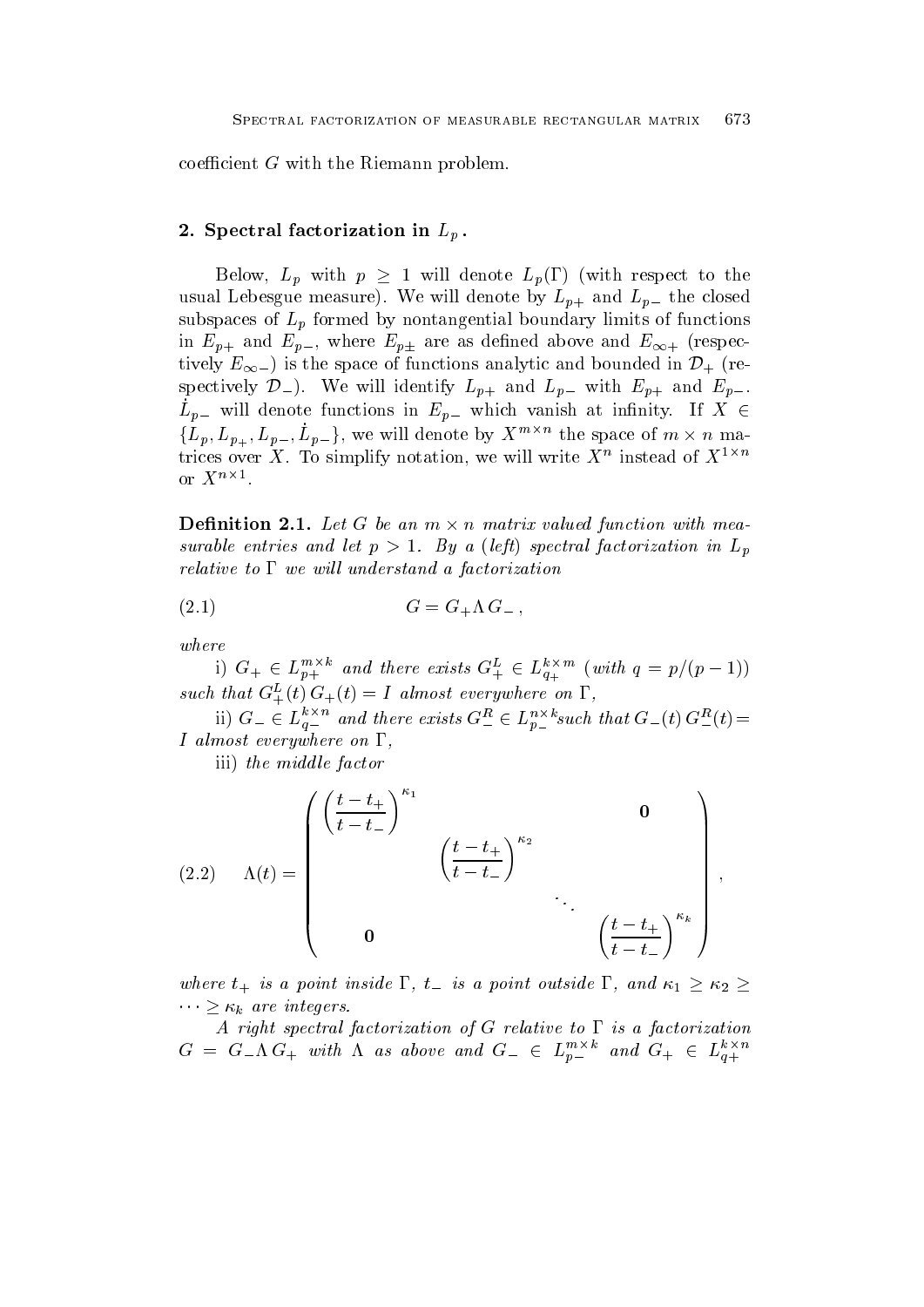such that there exist functions  $G_{-}^{\mu} \in L_{\theta_{-}}^{\nu_{-}}$  and  $G_{+}^{\mu} \in L_{\theta_{+}}^{\nu_{+}}$  for which  $G_{-}(t)$   $G_{-}(t) \equiv 1$  and  $G_{+}(t)$   $G_{+}(t) \equiv 1$  atmost everywhere on 1.

Note that if a function G admits a spectral factorization in  $L_n$ relative to  $\Gamma$ , then the rank of G is constant almost everywhere on  $\Gamma$ . Also, since  $\Lambda \in L_{\infty}^{n}$ , by Holder's inequality  $G \in L_1^{n}$ . To simplify notation, we will assume  $0 \in \mathcal{D}_+$  and write

(2.3) 
$$
\Lambda(t) = \begin{pmatrix} t^{\kappa_1} & & \mathbf{0} \\ & t^{\kappa_2} & \\ \mathbf{0} & & t^{\kappa_k} \end{pmatrix}.
$$

 $\Omega$  that the integers integers integers integers in the integers integers in the integers in the integers in

**Theorem 2.2.** Suppose  $1 < p_1 \leq p_2 < \infty$  and let  $G_{1+}\Lambda_1G_{1-}$  and  $G_2+\Lambda_2G_2$  with

$$
\Lambda_1(t)=\left(\begin{array}{ccc} t^{\kappa_1^{(1)}} & & \mathbf{0} \\ & t^{\kappa_2^{(1)}} & & \\ & & \ddots & \\ \mathbf{0} & & & t^{\kappa_k^{(1)}} \end{array}\right)
$$

and

$$
\Lambda_2(t)=\begin{pmatrix} t^{\kappa_1^{(2)}}&&&{\bf 0}\\&t^{\kappa_2^{(2)}}&&\\&\ddots&\\ {\bf 0}&&t^{\kappa_k^{(2)}}\end{pmatrix}
$$

be spectral factorizations in  $L_{p_1}$  and  $L_{p_2}$  of a function  $G \in L_1^{m \times n}$  relative to a contour  $\Gamma$ . Then  $\kappa_i^{\tau} \geq \kappa_i^{\tau}$  for  $j = 1$ <sup>j</sup> for j k-

PROOF. Let  $G_{2-}^{\prime\prime\prime}\in L_{p_2-}^{n_2,n}$  and  $G_{1+}^{\prime\prime}\in L_{q_1+}^{n_2,n}$  be right and left multiplace in the contraction in the G  $\Delta$  and G and G Then  $\alpha$  Then the C Theorem in the G Theorem in the G Theorem in

$$
\Lambda_1 H_- = H_+ \Lambda_2 \;,
$$

where  $H_+ = G_{1+}^{\nu} G_{2+} \in L_{n+}^{\nu}$  and  $H_- = G_{1-}^{\nu} G_{2-}^{\nu} \in L_{n-}^{\nu}$  with  $p =$  $1/(1/q_1+1/p_2) = 1/(1-1/p_1+1/p_2) \geq 1$ . Also,  $G_{1+}$  and  $G_{2+}$  have the same column span almost even almost even almost even almost even almost  $\Omega$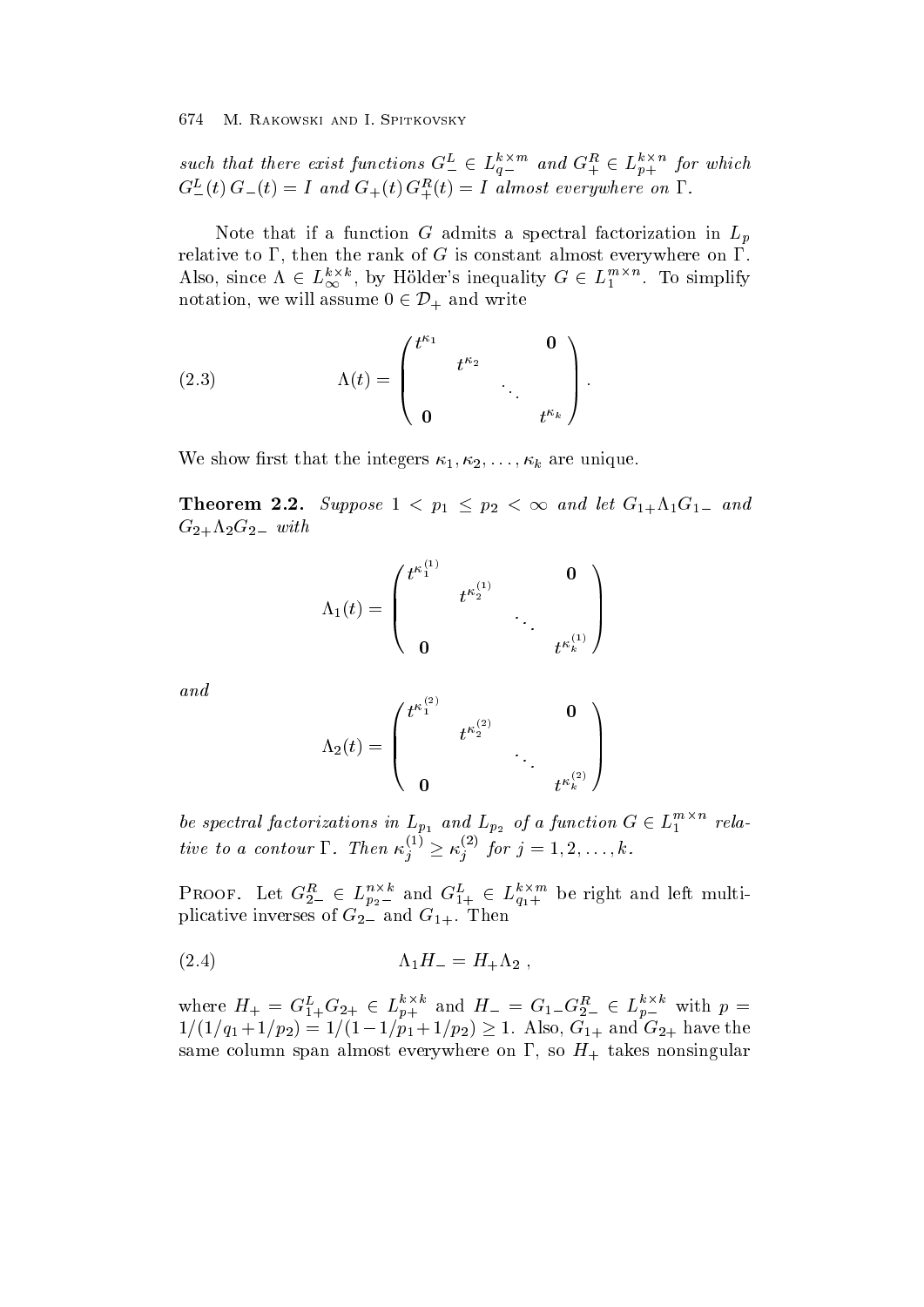values almost everywhere on  $\Gamma$ . Similarly,  $H_{-}$  takes nonsingular values almost everywhere on  $\Gamma$ .

It follows from  $(2.4)$  that

(2.5) 
$$
t^{\kappa_i^{(1)} - \kappa_j^{(2)}} H_-(i,j) = H_+(i,j).
$$

Since  $L_{p+} \cap L_{p-}$  consists of constants,  $H_+(i,j) = 0$  if  $\kappa_i^{(-)} > \kappa_i^{(+)}$  and  $H_+(i,j)$  is a polynomial of degree at most  $\kappa_i^{i-j} - \kappa_j^{i-j}$  otherwise. Suppose  $\kappa_r^{(2)} > \kappa_r^{(1)}$ . Then, for all  $j \leq r$  and  $i \geq r$ ,  $H_+(i,j) = 0$  contradicting nonsingularity of H almost everywhere on

Corollary -- The integers k in are unique-

The integers  $\kappa_1, \kappa_2, \ldots, \kappa_k$  in (2.2) or (2.3) are called the *indices* of the factorization, and the sum of all indices is called the *total index* of the factorization. If all the indices of the factorization are equal to  $0$ , the factorization is said to be *canonical*.

The proof of Theorem 2.2 actually gives the nonuniqueness of all the factors in a spectral factorization

**Theorem 2.4.** Suppose  $1 < p_2 \leq p_1$ ,

$$
(2.6) \tG1+ \Lambda G1-
$$

is a spectral factorization in  $L_{p_1}$  of a function G relative to a contour  $\Gamma$ , and G admits spectral factorization in  $p_2$ 

$$
(2.7) \tG2+ \Lambda G2-
$$

is a spectral factorization in Lemma in Lemma in Lemma in Lemma in Lemma in Lemma in Lemma in Lemma in Lemma i

(2.8) 
$$
G_{2+} = G_{1+}H_+
$$
 and  $G_{2-} = \Lambda^{-1}H_+^{-1}\Lambda G_{1-}$ 

where  $H_+$  is a matrix polynomial such that  $\det H_+ \not\equiv 0$  and i for  $i$  if if it is a contract of the  $i$  if  $i$  if  $i$  if  $i$  if  $i$  if  $i$  if  $i$  if  $i$  if  $i$  if  $i$  if  $i$  if  $i$  if  $i$  if  $i$  if  $i$  if  $i$  if  $i$  if  $i$  if  $i$  if  $i$  if  $i$  if  $i$  if  $i$  if  $i$  if  $i$  if  $i$  if if it is a constant if it is a constant if it is a constant if it is a constant if  $i$ iii) deg  $H_+(i,j) \leq \kappa_i - \kappa_j$  if  $\kappa_i > \kappa_j$ .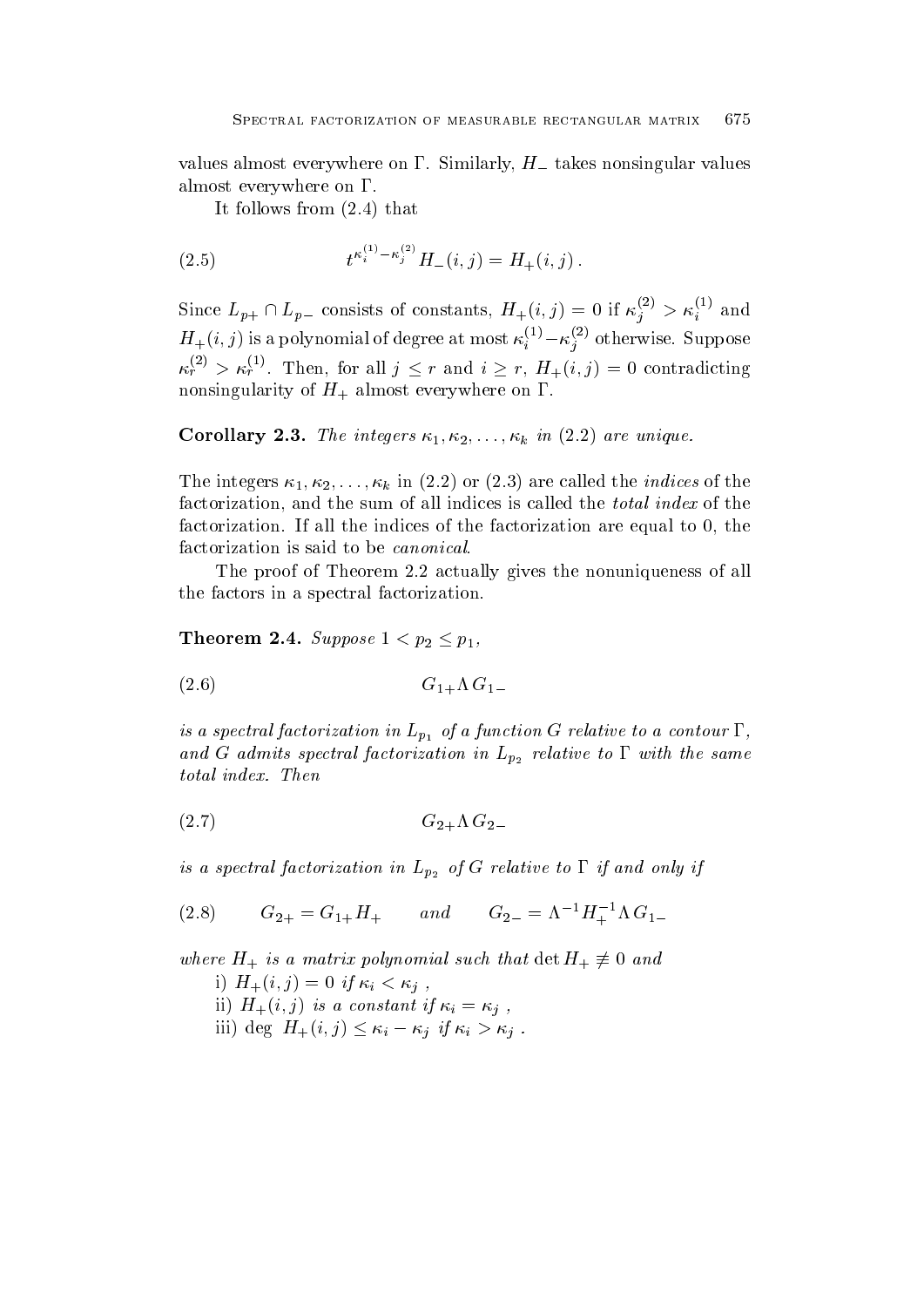$\mathbb{P}$  suppose that is a spectral factorization in Lp-1 is a spectral factorization in Lp-1 is a spectral factorization in Lp-1 is a spectral factorization in Lp-1 is a spectral factorization in Lp-1 is a spectral facto notation of the proof of Theorem 2.2,

$$
(2.9) \t\t H_{+} = G_{1+}^{L} G_{2+}
$$

where H is a matrix polynomial whose determinant is not equal to zero equal to zero  $\pm$ identically and which satisfaction in particular and which satisfaction in particular and the satisfaction of t L- Multiplying both sides of by G we obtain

$$
(2.10) \tG1+H+ = G1+G1+LG2+.
$$

Since  $G_1 + G_1 + G_2$  is a projection onto the column span of  $G_1 + G_2$  and the column spans of G and G coincide almost everywhere on the coincide almost every where  $\mu$ 

$$
(2.11) \tG1+(z) G1+L(z) G2+(z) = G2+(z)
$$

for almost everywhere  $z \in \Gamma$ . Since a function analytic in  $\mathcal{D}_+$  with nontangential boundary values equal to 0 on a set of positive measure is identically 0, equality  $(2.11)$  is valid inside  $\Gamma$  and

$$
(2.12) \tG1+H+ = G2+.
$$

Hence

$$
G_{1+}\Lambda G_{1-}=G_{2+}\Lambda G_{2-}=G_{1+}H_{+}\Lambda G_{2-}=G_{1+}\Lambda\Lambda^{-1}H_{+}\Lambda G_{2-}
$$

and the second equality in  $(2.8)$  holds as well.

Suppose now (2.6) is a spectral factorization of G in  $L_{p_1}$  relative to  $\Gamma$  and  $H_+$  with  $\det H_+ \not\equiv 0$  satisfies conditions i)-iii) of the theorem, and  $G_{2\pm}$  satisfy (2.8). Then det  $H_+$  is a nonzero constant, and  $H_+^{\pm\pm} \in L_{\infty+}$ . the property of the contract of the contract of the contract of the contract of Also, A  $H_+$ A is a matrix polynomial in  $1/z$  with a nonzero constant determinant, and  $(\Lambda^{-1}H_{+}\Lambda)^{\perp 1} \in L_{\infty}$ . Hence  $G_{2+} \in L_{p_1+}^{m_1,n_2}$ ,  $G_{2-} \in$  $L_{q_1-}$ , and  $G_2^{\infty}$ , a right multiplicative inverse of  $G_2$ , is an element of  $L_{p_1-}$ . Suppose  $G_{2+}\Lambda G_{2-}$  is a factorization of G in  $L_{p_1}$  relative to 1 and  $G_{2+}^{\nu}\in L_{q_2+}^{*\infty,\text{nc}}$  is a left multiplicative inverse of  $G_2$ . Then

$$
\tilde{G}_{2+}^LG_{2+}\Lambda = \Lambda\,\tilde{G}_{2-}G_{2-}^R\ ,
$$

or  $G_{+}\Lambda = \Lambda G_{-}$  where  $G_{+} = G_{2+}^{2}G_{2+} \in L_{1+}^{n}$  and  $G_{-} = G_{2-}G_{2-}^{n} \in$  $L_{1-}$  . By the same argument as above,  $G_+$  is a unimodular matrix polynomial and  $G_{2+}$  has a left multiplicative inverse in  $L_{q_{2+}}$  .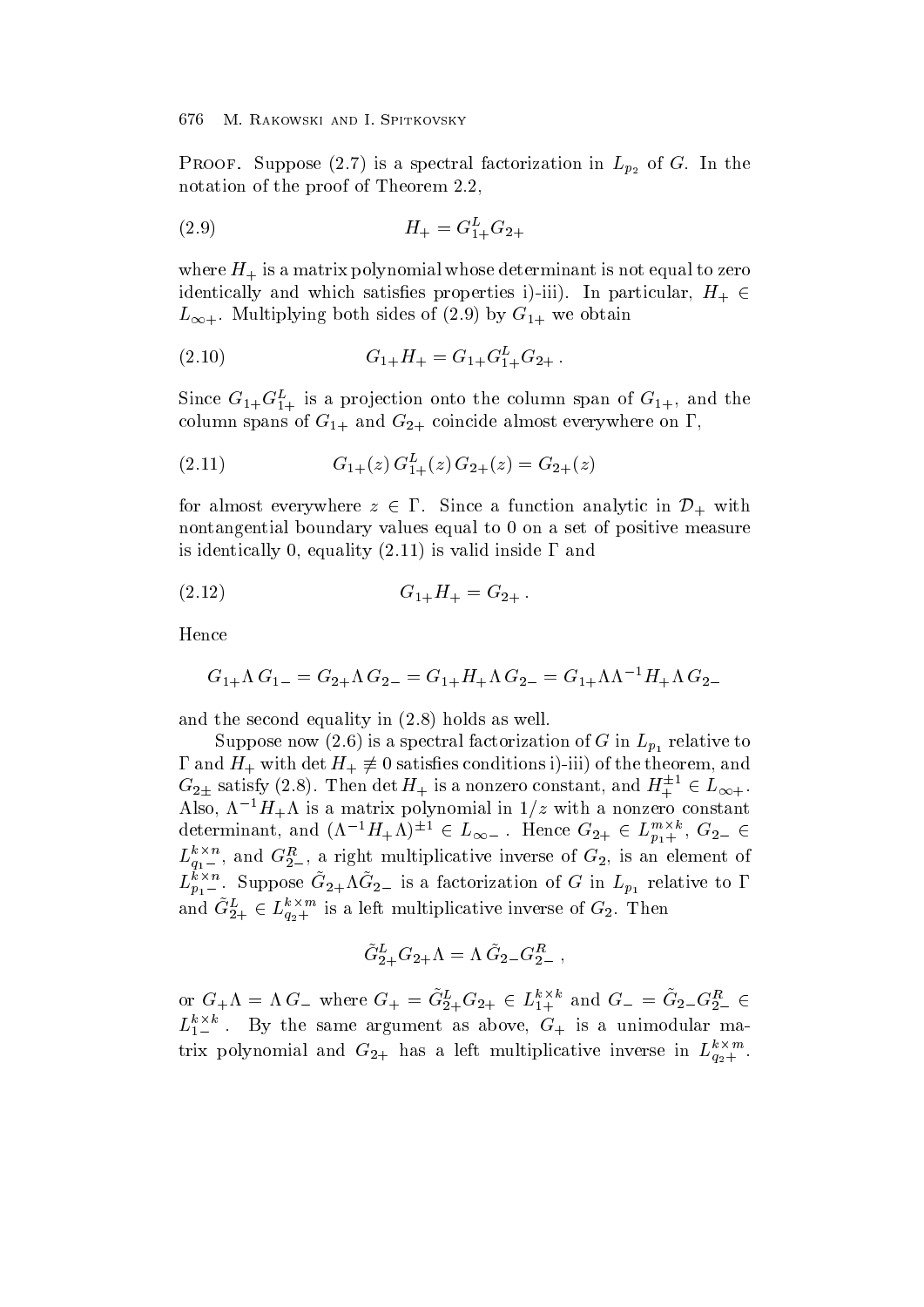Since  $G_{2+}\Lambda G_{2-} = G_{2+}\Lambda G_{2-}$  and the functions  $\Lambda$ ,  $\Lambda$ ,  $\Lambda$ , and  $G_{+}$ , are bounded,  $G_{2-} \in L_{q_2-}^{r_2}$ . Thus,  $(2.7)$  with  $G_{2+}$  and  $G_{2-}$  given by  $(2.8)$ is a spectral factorization of  $p_2$ 

In particular, Theorem 2.4 determines possible nonuniqueness of a spectral factorization in  $L_p$  of a function G relative to  $\Gamma$ . It also has the following corollary

 $\sim$  suppose that is a matrix function  $\sim$  suppose that is a matrix function  $\sim$  suppose that is a matrix function  $\sim$  $\mathbf{r}$  is and  $\mathbf{r}$  and  $\mathbf{r}$  and  $\mathbf{r}$  is an analyzing total same to  $\mathbf{r}$ 

i) G admits a spectral factorization in  $L_p$  relative to  $\Gamma$  for every  $p \in [p_1, p_2],$ 

ii if p- p p <sup>a</sup> spectral factorization in Lp of <sup>G</sup> relative to  $\Gamma$  is a spectral factorization in  $L_p$  for all  $p \in [p_1, p_2]$ .

A meromorphic matrix function W has a pole at a point  $\lambda \in \mathbb{C}$  if it has a nonzero coefficient at a negative power of  $z - \lambda$  in the Laurent expansion at  $\lambda$ . Equivalently, W has a pole at  $\lambda$  if at least one of its entries has a pole at  $\lambda$ . The function W has a zero at  $\lambda$  if each meromorphic multiplicative generalized inverse of W has a pole at  $\lambda$ . If the function W is analytic at  $\lambda$ , it has a zero at  $\lambda$  if the rank of  $W(z)$ drops at z  $\mathbb{R}$  at z  $\mathbb{R}$  at z  $\mathbb{R}$  at z  $\mathbb{R}$  at zeros or  $\mathbb{R}$  . The series or  $\mathbb{R}$ on  $\Gamma$  admits a spectral factorization relative to  $\Gamma$  with all the factors rational (see  $\lbrack 2\rbrack$  for the discussion of the regular case, that is, the case where the function is square and takes nonsingular values at all but a -nite number of points the argument in the nonregular case is similar Later, we will need the following observation.

**Proposition 2.6.** If  $G \in L_1^{m \times n}$  admits a spectral factorization in  $L_p$  relative to  $\Gamma$  and  $F$  and  $H$  are rational  $M \times m$  and  $n \times N$  matrix functions analytic and with full column respectively row rank on  $\Gamma$ , then the function FGH also admits a spectral factorization in  $L_p$  relative to  $\Gamma$ .

I ROOF. Let  $G + M G = \nu e$  a spectral factorization in  $L_p$  relative to T of the function  $\mathbf{f}(\cdot)$  is a rational matrix function  $\mathbf{f}(\cdot)$  and  $\mathbf{f}(\cdot)$  are is a -minimization of  $\mathbf{f}(\cdot)$ set  $\{\lambda_1, \lambda_2, \ldots, \lambda_{\eta}\} \subset \mathcal{D}_+$  which contains all the poles and zeros of F in  $\mathcal{D}_+$ . Pick  $\lambda \in \{\lambda_1, \lambda_2, \ldots, \lambda_n\}$ . After multiplying  $FG_+$  on the right by a unimodular matrix polynomial in  $z - \lambda$ , we can obtain a matrix func-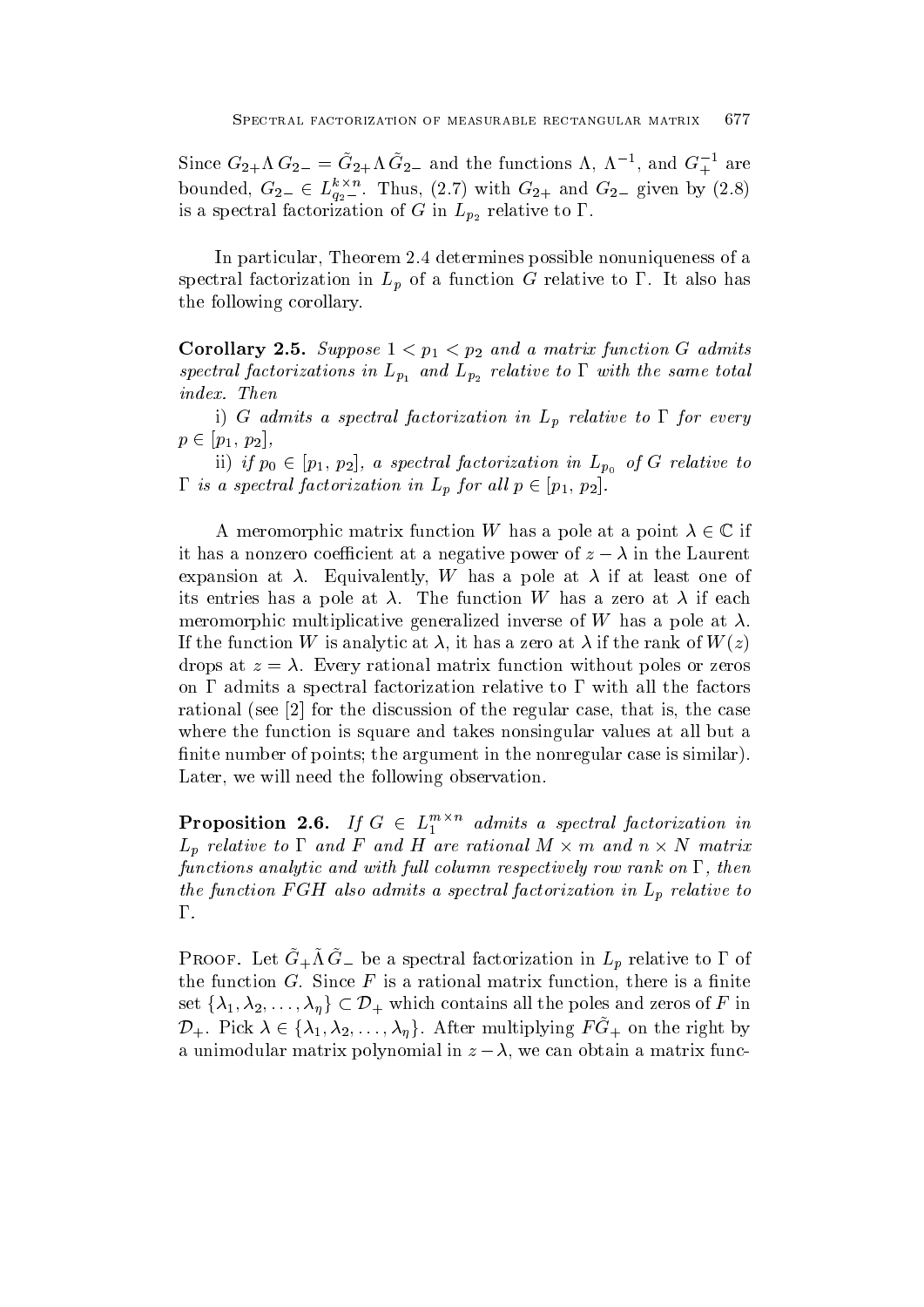tion whose columns have linearly independent leading coefficients in the Laurent expansion at  $\lambda$ . Indeed, suppose  $I' \cup I_+ = \emptyset$   $I_1 \cup I_2 \cup \cdots \cup I_k$ and the leading coefficients in the Laurent expansions at  $\lambda$  of  $f_i$ 's are linearly dependent. Then we can replace say  $f_i$  by

(2.13) 
$$
\tilde{f}_i(z) = f_i(z) - \sum_{\substack{j=1 \ j \neq i}}^n c_j (z - \lambda)^{\gamma_j} f_j(z) ,
$$

with  $c_j$  s constants and  $\gamma_j$  s nonnegative integers such that  $f_i$  has a pole at  $\lambda$  of a smaller order, or vanishes at  $\lambda$  to a higher order, than  $f_i$ . since the columns of F are dimensional independent over the line of scalars of scalars of scalars of  $\sim$ rational functions for every function - analytic and nonzero at the  $\sigma$  and  $\sigma$  at  $\sigma$  of the product  $\Gamma$  G  $\mu$  is bounded by the largest partial multiplicity of the first of F at Hence the - and -  $\alpha$ operations as in  $(2.13)$  can provide a matrix function whose columns have linearly independent leading coefficients in the Laurent expansions at  $\lambda$ . It follows that there exists a square rational matrix function  $R_1$ whose determinant is not identically equal to zero and which has neither poles nor zeros on  $\Gamma$  such that  $FG_+R_1 = G_+ \in L_{n+}^{\infty}$  has full column rank at all points  $z \in \mathcal{D}_+$  and  $R_1^{-1}G_+^L F^{-1} \in L_{q_+}^{\kappa \times m}$ .

Similarly there exists a square rational matrix function  $\Gamma$  whose  $\Gamma$  whose  $\Gamma$ determinant is not equal to zero identically and which does not have poles or zeros on 1' such that  $R_2G_-H=G_-\in L_{a-}^{n\infty}$  has a right multiplicative inverse in  $L_{p-}^{--}$ . If  $R_1 \Lambda R_2$  is a spectral factorization relative to 1 of the rational matrix function  $R_1$   $\lceil \Lambda R_2 \rceil$ ,  $(G_+R_1) \Lambda (R_2G_-)$  is a spectral factorization in Lemma in Lemma in Lemma in Lemma in Lemma in Lemma in Lemma in Lemma in Lemma in Lemma

We illustrate the concepts of this section with an example.

 $EXAMPLE 2.7$  $\ell$  Let 1 be the unit circle. Pick a branch of  $z^{-\ell}$  on  $\mathbb{C} \setminus (-\infty, 0)$ , and let

$$
G(t)=\left( \frac{(t^{1/3})^2}{(t^{1/3})^5} \right)\,,
$$

where the value of  $t^{\gamma}$  is determined almost everywhere by the selected branch. Let  $\Phi(z)$  be a branch of  $(z + 1)^{2/3}$  which is analytic in  $\mathbb{C}$  $(-\infty, -1]$ , and let  $\Psi(z)$  be a branch of  $(z/(z+1))^{2/3}$  which is analytic in  $\mathbb{C}_{\infty} \setminus [-1,0]$ , such that

(2.14) 
$$
G(t) = \begin{pmatrix} \Phi(t) \\ t \Phi(t) \end{pmatrix} (\Psi(t)) =: G_{+}(t) G_{-}(t).
$$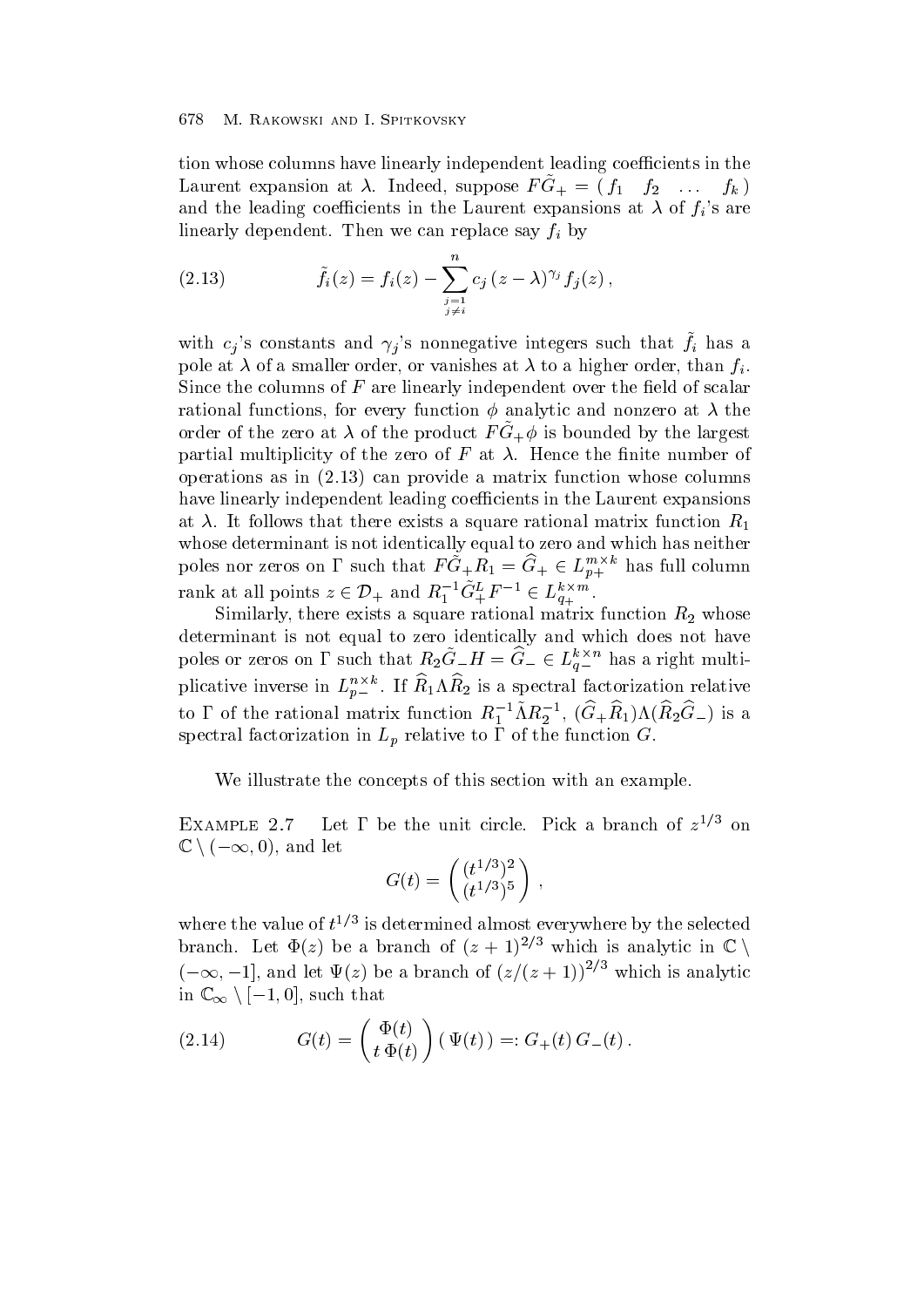Let  $p > 3$ . Then  $G_+ \in L_{p+}^{\infty}$  and  $G_- \in L_{q-}$ . Also,  $G_-^{\dagger} \in L_{p-}$  and  $G_+$ has a left multiplicative inverse  $G_{+}^{\mu}(z) = (\Phi(z)^{-1} \quad 0) \in L_{a+}^{+\infty}$ . Thus, (2.14) is a canonical spectral factorization of G in  $L_p$  relative to the circle

Suppose  $p \in (1,3)$ . From  $(2.14)$ .

$$
(2.15) \quad G(t) = \left(\frac{\frac{1}{t+1} \Phi(t)}{\frac{t}{t+1} \Phi(t)}\right)(t) \left(\frac{t+1}{t} \Psi(t)\right) =: \hat{G}_+(t) (t) \hat{G}_-(t).
$$

Plainly,  $G_+ \in L_{p+}^{\infty}$  and  $G_- \in L_{q-}$ . Also,  $G_-^{\dagger} \in L_{p-}$  and  $G_+$  has a left multiplicative inverse  $G_{+}^{\mu}(z) = (z+1)/\Phi(z)$  (  $0 \in L_{q_{+}}^{1,2}$ . Thus, is a spectral factorization of G in Lp relation of G in Lp relation of G in Lp relation of G in Lp relation of  $\mu$ 

Suppose G admits a spectral factorization in L relation in L relation in L relation in L relation in L relation cle. By Theorem 2.2, the total index of the factorization is either  $0$  or  $1$ . Then, by Corollary 2.5, either  $(2.14)$  or  $(2.15)$  is a spectral factorization of G in  $L_3$  relative to the circle. Since  $G_{-} \notin L_{3/2}$  and  $G_{+} \notin L_{3+}$ , this is a contradiction. Thus, G admits a spectral factorization in  $L_p$ relative to the circle if and only if  $p \in (1,3) \cup (3,\infty)$ .

## - Vectorvalued Riemann problem with singular coecient-

Suppose G is a measurable  $m \times n$  matrix valued function on a contour  $\Gamma$ , and  $p > 1$ . The vector-valued Riemann problem consists in finding for a given function  $g \in L_p^m$  a pair of functions  $(\phi_+, \phi_-)$  with  $\phi_+ \in L_{p+}^m$  and  $\phi_- \in L_{p-}^n$  such that

(3.1) 
$$
\phi_{+}(t) + G(t) \phi_{-}(t) = g(t).
$$

For brevity, we will refer to this problem as the Riemann problem with *coefficient* G. The set of all functions  $g \in L_p^m$  for which the problem is solvable is called the *image* of the problem. If the image of the Riemann problem is closed, the problem is said to be *normally solvable*. The set of all solutions of the homogeneous problem is called the kernel of the problem

The *dual problem* consists in finding for a given  $h \in L_q^n$  a pair of functions  $\psi_-\in L_{q-}^n$  and  $\psi_+\in L_{q+}^{n}$  such that

(3.2) 
$$
\psi_{-}(t) + G^{T}(t) \psi_{+}(t) = h(t).
$$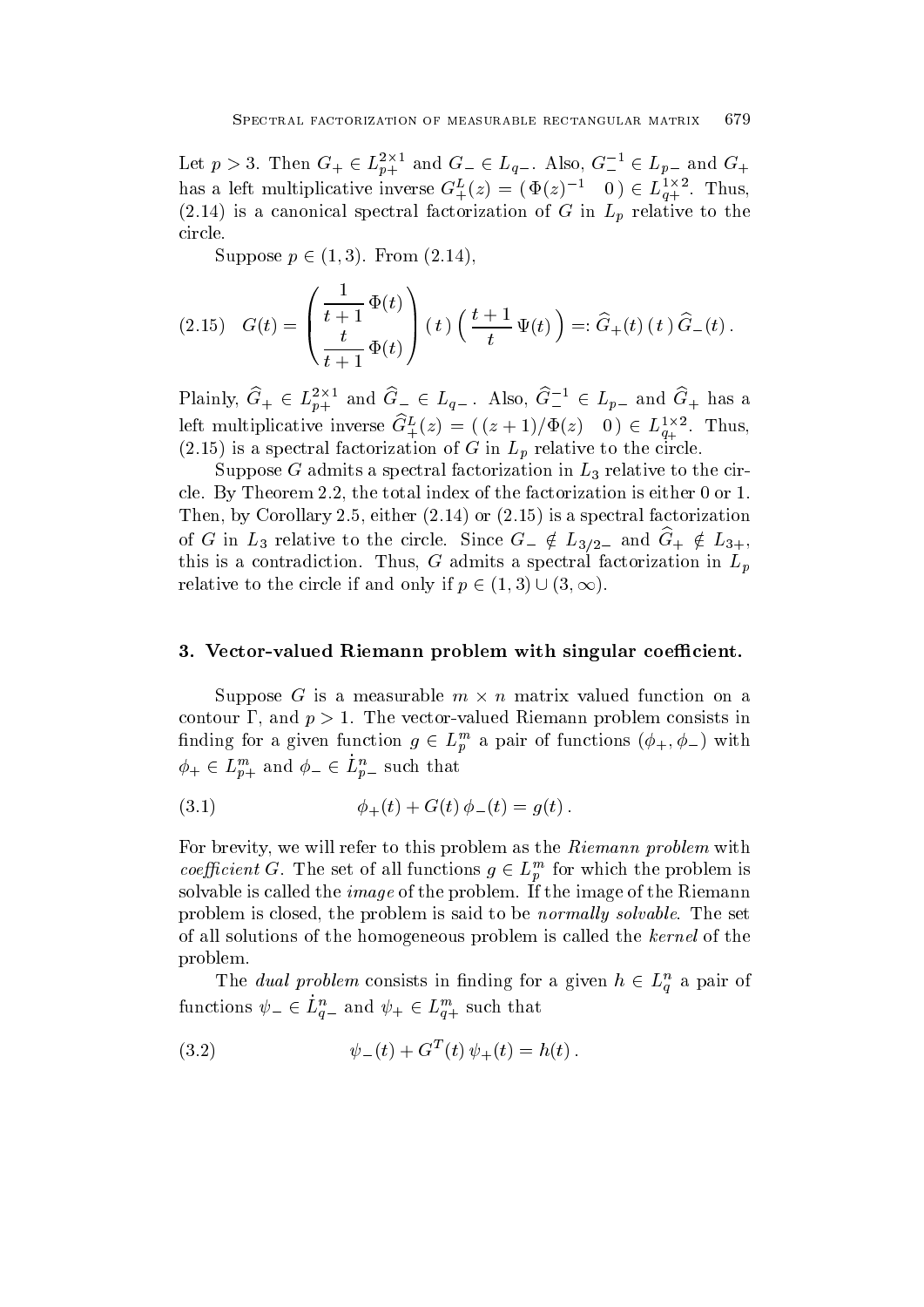. Here a similar to positive to positive exponent to positive exponent to p  $\mathcal{S}$ as in the case where G takes nonsingular values almost everywhere on  $\Gamma$  [9], there is a connection between the Riemann problem and its dual. rdentify  $L_q$  with the dual space of  $L_p$  through the map

$$
\langle f, g \rangle = \sum_{j=1}^{n} \int_{\Gamma} f_j(t) g_j(t) dt
$$

for all  $f(t) = \sum_{j=1}^{n} f_j(t)e_j \in L_p^n$  and all  $g(t) = \sum_{j=1}^{n} g_j(t)e_j \in L_q^n$ . If  $\mathcal{L} \subset L_p^n$ , the annihilator of  $\mathcal{L}$  is the closed subspace of  $L_q^n$ 

$$
\{ g \in L_q^n : \langle f, g \rangle = 0, \text{ for all } f \in \mathcal{L} \}.
$$

Proposition -- The annihilator of the image of the Riemann prob lem with coefficient G contains the space of " $+$ " components of elements in the kernel of its dual. If  $G \in L_{\infty}^{m \times n}$ , the two spaces coincide.

PROOF. Suppose  $\psi_- + G^T \psi_+ = 0$  for some  $\psi_- \in L_{a-}^n$  and  $\psi_+ \in L_{a+}^{n*}$ . Then  $\psi_+^L G = -\psi_- \in L_{q-}^n$ , and hence

$$
\langle \psi_+,\, (\phi_+ + G \phi_-) \rangle \;=\; \langle \psi_+,\, \phi_+ \rangle \;-\; \langle \psi_-,\, \phi_- \rangle \;=\mathbb{0} \;,
$$

for all  $\phi_+ \in L_{n+}^m$  and  $\phi_- \in L_{p-}$ . Thus,  $\psi_+$  annihilates the image of the problem

Suppose  $\langle \psi, \phi_+ + G \phi_- \rangle = 0$  for all  $\phi_+ \in L_{p+}^m$  and all  $\phi_- \in L_{p-}^n$ such that  $G\phi_-\in L_n^m$ . Then  $\langle \psi, \phi_+\rangle = 0$  for all  $\phi_+\in L_{n+}^m$  and  $\psi = \psi_+ \in L_{q_+}^{m_+}$ . If  $G \in L_{\infty}^{m_2}$ ,  $G\phi_- \in L_p^m$  for all  $\phi_- \in L_{p_-}^{n_-}$  and so  $G^T \psi_+$  annihilates  $L_{n-}^{\mu}$ . That is,  $G^T \psi_+ \in L_{n-}^{\mu}$  and  $\psi_+$  is the "+" component of an element in the kernel of the dual problem

If the coefficient  $G$  of a Riemann problem takes almost everywhere nonsingular values, the defect numbers of the problem are the dimension  $\alpha_R$  of the kernel and the co-dimension  $\beta_R$  of the closure of the image of the problem. If G takes singular values, both  $\alpha_R$  and  $\beta_R$  are generically information in the U.S. can be dependenced with  $\mu$   $\mu$  cannot can be defined as the co-dimension of  $\{\psi_+ \in L_{q+}^m : \psi_+ G = 0\}$  in the annihilator of the image of the problem This de-nition discards the generic left kernel of  $G$ .

A similar observation holds for the dual problem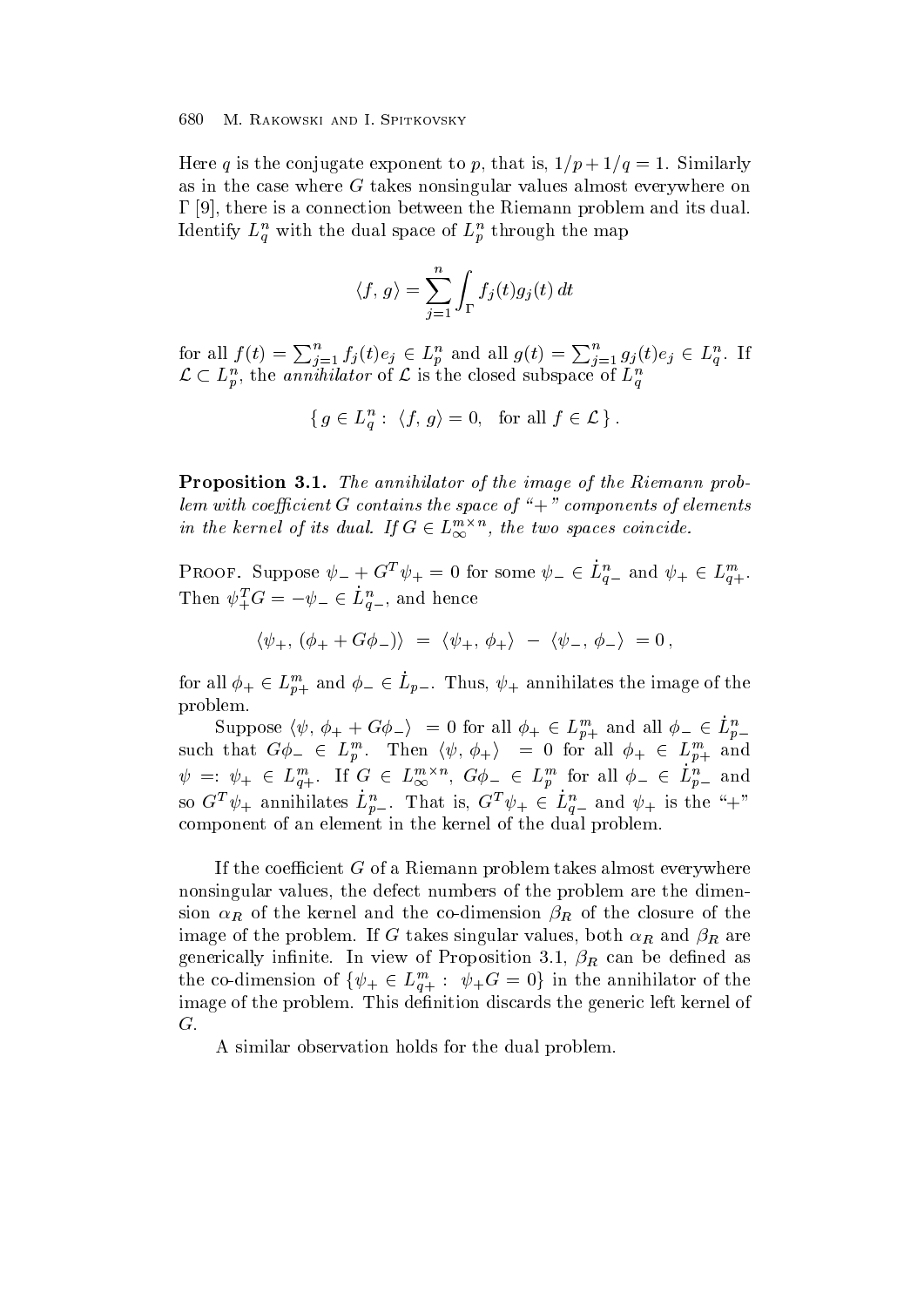Proposition -- The annihilator of the image of the dual problem contains the space of " $-$ " components of elements in the kernel of the problem. If  $G \in L_{\infty}^{m \times n}$ , the two spaces coincide.

Suppose G takes nonsingular values almost everywhere on  $\Gamma$ . Then

$$
\{(\psi_+,\psi_-) \in L_{q+}^n \times \dot{L}_{q-}^n : \psi_- + G^T \psi_+ = 0\}
$$
  
(3.3) 
$$
\cong \{\psi_+ \in L_{q+}^n : G^T \psi_+ \in \dot{L}_{q-}^n\}
$$

$$
\cong \{\psi_- \in \dot{L}_{q-}^n : \psi_- + G^T \psi_+ = 0, \text{ for some } \psi_+ \in L_{q+}^n\}.
$$

Indeed, if  $G^* \psi_+ = 0$ , then  $\psi_+ = 0$ . Hence the map  $(\psi_+, \psi_-) \to \psi_-$  is a bijection from the - rst space in to the third one Plainly the third one Plainly the third one Plainly the map  $(\psi_+, \psi_-) \rightarrow \psi_-$  is a bijection from the first space in (3.3) to the second one. If G takes singular values on  $\Gamma$ , the same  $\psi_-\in L_{q-}$  may occur in several in factor in the complete in the complete interval of the kernel of the kernel of the kernel dual problem. Thus, the second congruence in  $(3.3)$  does not have to be valid. More precisely,

$$
\{(\psi_+,\psi_-) \in L_{q+}^m \times L_{q-}^n : \psi_- + G^T \psi_+ = 0\}
$$
  
\n
$$
\cong \{\psi_+ \in L_{q+}^m : G^T \psi_+ \in L_{q-}^n\}
$$
  
\n
$$
\cong \{\psi_- \in L_{q-}^n : \psi_- + G^T \psi_+ = 0 \text{ for some } \psi_+ \in L_{q+}^m\}
$$
  
\n
$$
\vdots \{\psi_+ \in L_{q+}^m : G^T \psi_+ = 0\}.
$$

The space on the right hand side of the preceding direct sum represents the generic kernel of  $G^-$ . The dimension of the space on the left hand  $\frac{1}{100}$  side of this direct sum can be finite when the generic kernel of  $\bf G$  is in-nite dimensional Similarly 

$$
\{(\phi_+,\phi_-) \in L_{p+}^m \times L_{p-}^n : \phi_+ + G\psi_- = 0\}
$$
  
\n
$$
\cong \{\phi_- \in \dot{L}_{p-}^n : G\phi_- \in L_{p+}^m\}
$$
  
\n
$$
\cong \{\phi_+ \in L_{p+}^m : \phi_+ + G\phi_- = 0 \text{ for some } \phi_- \in \dot{L}_{p-}^n\}
$$
  
\n
$$
\dot{+} \{\phi_- \in \dot{L}_{p-}^n : G\phi_- = 0\}.
$$

The direct summand on the right hand side of the last congruence can nite dimensional although ker G is generically in-dimensional although ker G is generically in-dimensional although ker G is generically in-dimensional although  $\alpha$ 

Denition -- The defect numbers of a Riemann problem withco efficient G are the dimension  $\alpha_R$  of the space of "+" components of elements in the kernel of the problem, and the co-dimension  $\beta_R$  of

$$
(3.4) \t\t \{ \psi_+ \in L_{a+}^m : G^T \psi_+ = 0 \}
$$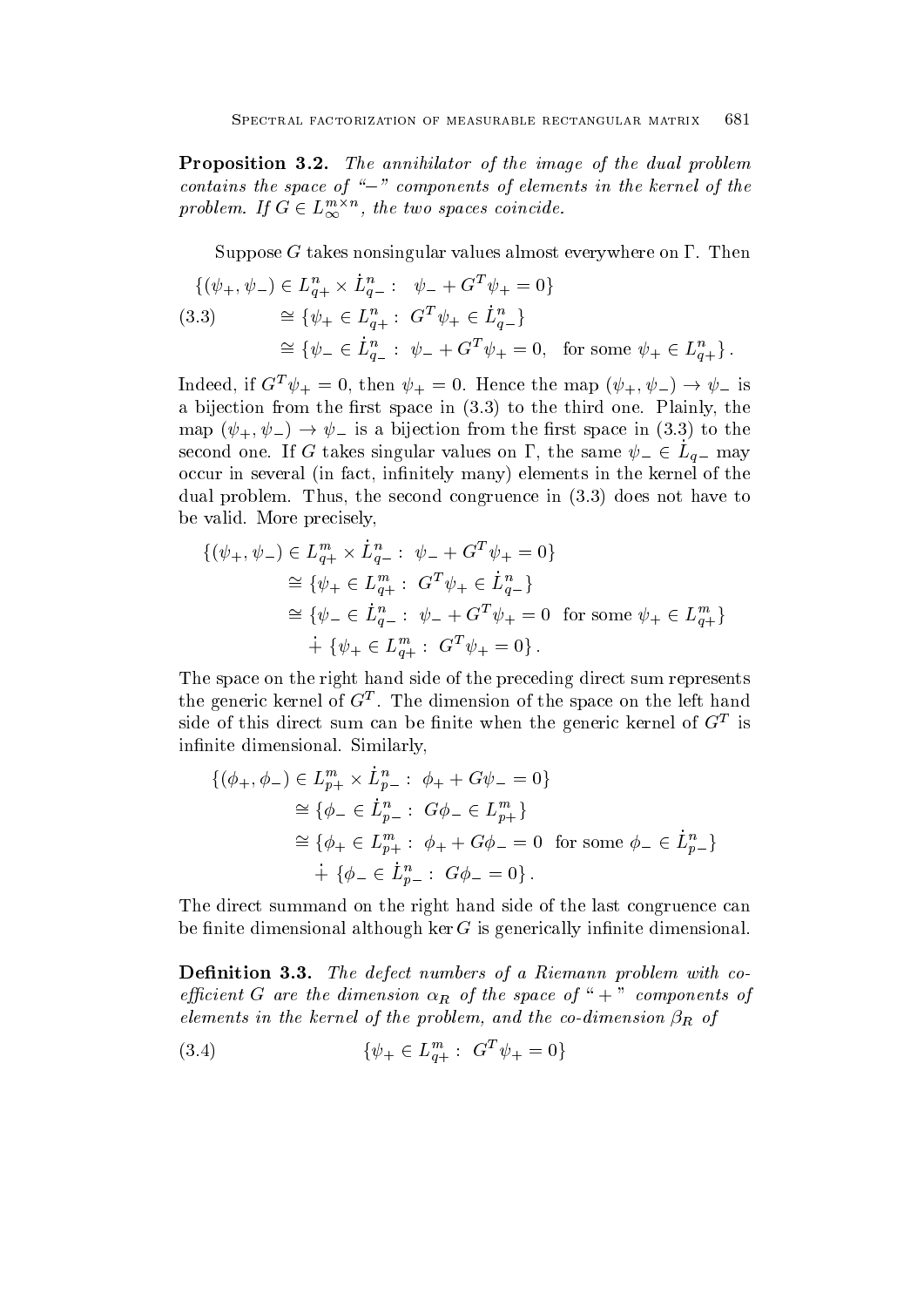in the annihilator of interesting in the annihilator of interests in the distribution of  $\alpha$  $\alpha_R - \beta_R$  is called the index of the problem. The defect numbers of the dual problem are the dimension  $\alpha_D$  of the space of "  $-$  " components of elements in the kernel of the dual problem, and the co-dimension  $\beta_D$  of

(3.5) 
$$
\{\phi_- \in L_{p-}^n : G\phi_- = 0\}
$$

in the annihilator of the international problem-dual problem-dual problem-dual problem-dual problem-dual problemfinite, the difference  $\alpha_D - \beta_D$  is called the index of the dual problem.

Note that if G takes nonsingular values almost everywhere on  $\Gamma$ , the spaces and are trivial and De-nition is equivalent to the usual de-nition of defect numbers Also note that and are closed subspaces of  $L_q$  and  $L_p$ . To see that (5.9) is closed, suppose  $\phi \in L_p^n$  is such that  $G\phi \neq 0$ . Without loss of generality assume that  $G$ consists of a single row. Let  $G^{+}(\ell) \equiv G(\ell)$  and  $G(\ell) \equiv 0$ , and let

$$
G^{\dagger}(t) = \frac{1}{G(t)G(t)^*} G(t)^*
$$

otherwise. Then  $G^+$  is a measurable matrix function whose values are Moore-Penrose inverses of the values of  $G$ . We have

$$
\phi = G^\dagger G \phi + (I - G^\dagger G) \phi =: \phi_1 + \phi_2
$$

and  $\|\phi_1\|_p > 0$ . For any  $\phi \in L_p^n$  such that  $G\phi = 0$ ,

$$
\|\phi - \tilde{\phi}\|_{p} = \|\phi_1 + (\phi_2 - \tilde{\phi})\|_{p} \ge \|\phi_1\|_{p} ,
$$

and it follows that  $\{\phi \in L_p^n : G\phi = 0\}$  is a closed subspace of  $L_p^n$ . Hence  $(5.5)$ , the intersection of this space and  $L_{p-}$ , is closed. The space  $(5.4)$ is closed by a similar argument

The defect numbers of a Riemann problem and its dual are related as follows

 $\bf{r}$  if  $\bf{r}$  and  $\bf{r}$  and  $\bf{r}$  are the defect numbers of and  $\bf{r}$ Riemann problem and its dual, then

R D and D R

Also, inequalities  $(3.6)$  are equalities if the indices of the problem and its dual are finite and opposite or if  $G \in L_{\infty}^{m \times n}$ .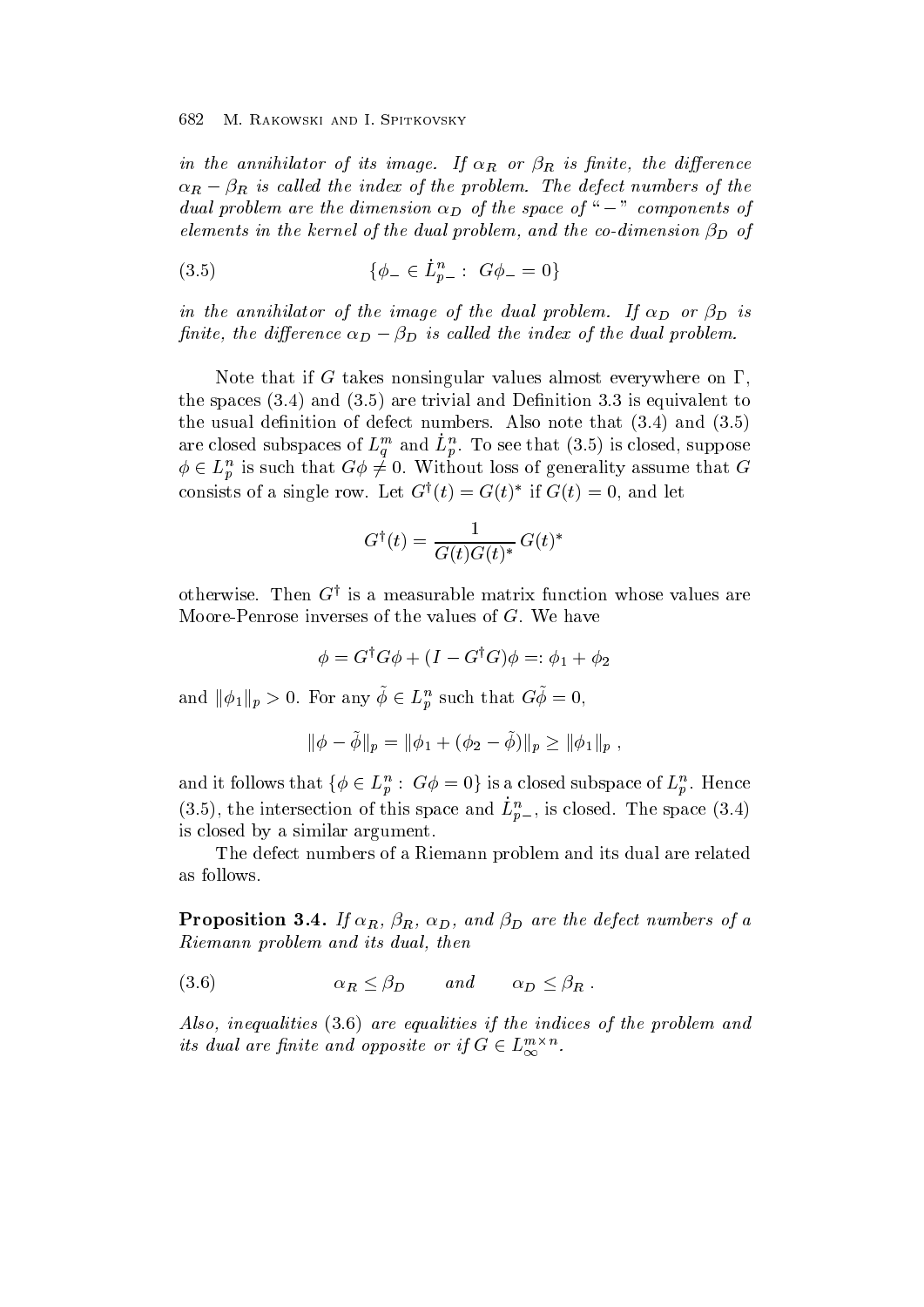Proof- The space of "  # components of elements in the kernel of the Riemann problem is isomorphic to the quotient space of " $-$ " components of elements in the kernel of the problem modulo {  $\phi_{-}\in$  $L_{p-}^n: G\phi_- = 0$ . Hence, by Proposition 3.2,  $\alpha_R \leq \beta_D$  with equality if  $G \in L_{\infty}^{m \times n}$ . Similarly, by Proposition 3.1,  $\alpha_D \leq \beta_R$  with equality if  $G \in L_{\infty}^{m \times n}$ .

Suppose the indices of the problem andits dual are -nite and opposite. Then

$$
\alpha_R - \beta_D = \beta_R - \alpha_D \; .
$$

Since by (3.6)  $\alpha_R - \beta_D \leq 0$  and  $\beta_R - \alpha_D \geq 0$ , it follows that  $\alpha_R = \beta_D$  $\mathcal{L}$  be defined by  $\mathcal{L}$ 

We discuss now the homogeneous Riemann problem in the case where the coefficient G admits a spectral factorization in  $L_p$  relative to  $\Gamma$ .

 $\mathbf{F}$  is a spectral factorization in Lemma in Lemma in Lemma in Lemma in Lemma in Lemma in Lemma in Lemma in Lemma relative to  $\Gamma$  of the coefficient G of a Riemann problem, let  $G^{\mu}_{+} \in L^{\infty}_{q+}$ be a left multiplicative inverse of  $G_{+}$ , and let  $G_{-}^{\prime\prime} \in L_{p_{-}}^{n_{-}}$  be a right multiplicative inverse inverse of G-U  $\alpha$  G-U  $\alpha$ 

in the solution of the first problem in the first contribution of  $\boldsymbol{J}$  and  $\boldsymbol{J}$  is a solution of the first contribution of  $\boldsymbol{J}$ if and only if

(3.7) 
$$
\phi_+ = G_+ \rho_+ \quad and \quad \phi_- = r_- - G_-^R \Lambda^{-1} \rho_+ \ ,
$$

where  $\rho_+$  is a vector function with  $j^{\cdots}$ -entry a polynomial of degree at most  $\kappa_j - 1$  if  $\kappa_j > 0$  and zero if  $\kappa_j \leq 0$ , and  $r_- \in L_{n_-}^n$  is such that Gr

ii)  $(\psi_+, \psi_-)$  is a solution of the homogeneous dual problem  $\psi_-$  +  $G^- v_+ = 0$  if and only if

$$
\psi_{-} = G_{-}^{T} \rho_{-} \quad and \quad \psi_{+} = r_{+} - (G_{+}^{L})^{T} \Lambda^{-1} \rho_{-} ,
$$

where  $\rho_-$  is a vector function with j<sup>th</sup> entry zero if  $\kappa_j \geq 0$  and a polynomial in  $z^{-1}$  of degree at most  $-\kappa_i$  which vanishes at infinity if  $\kappa_j < 0$ , and  $r_+ \in L_{q+}^{m}$  is such that  $G^T r_+ = 0$ .

 $\sim$  - is a strip assembly converted by  $\sim$  which is a solution of the solution of the solution of the solution of the solution of the solution of the solution of the solution of the solution of the solution of the solut homogeneous problem. Then

(3.8) 
$$
G_{+}^{L}\phi_{+} = -\Lambda G_{-}\phi_{-} =: \rho_{+} .
$$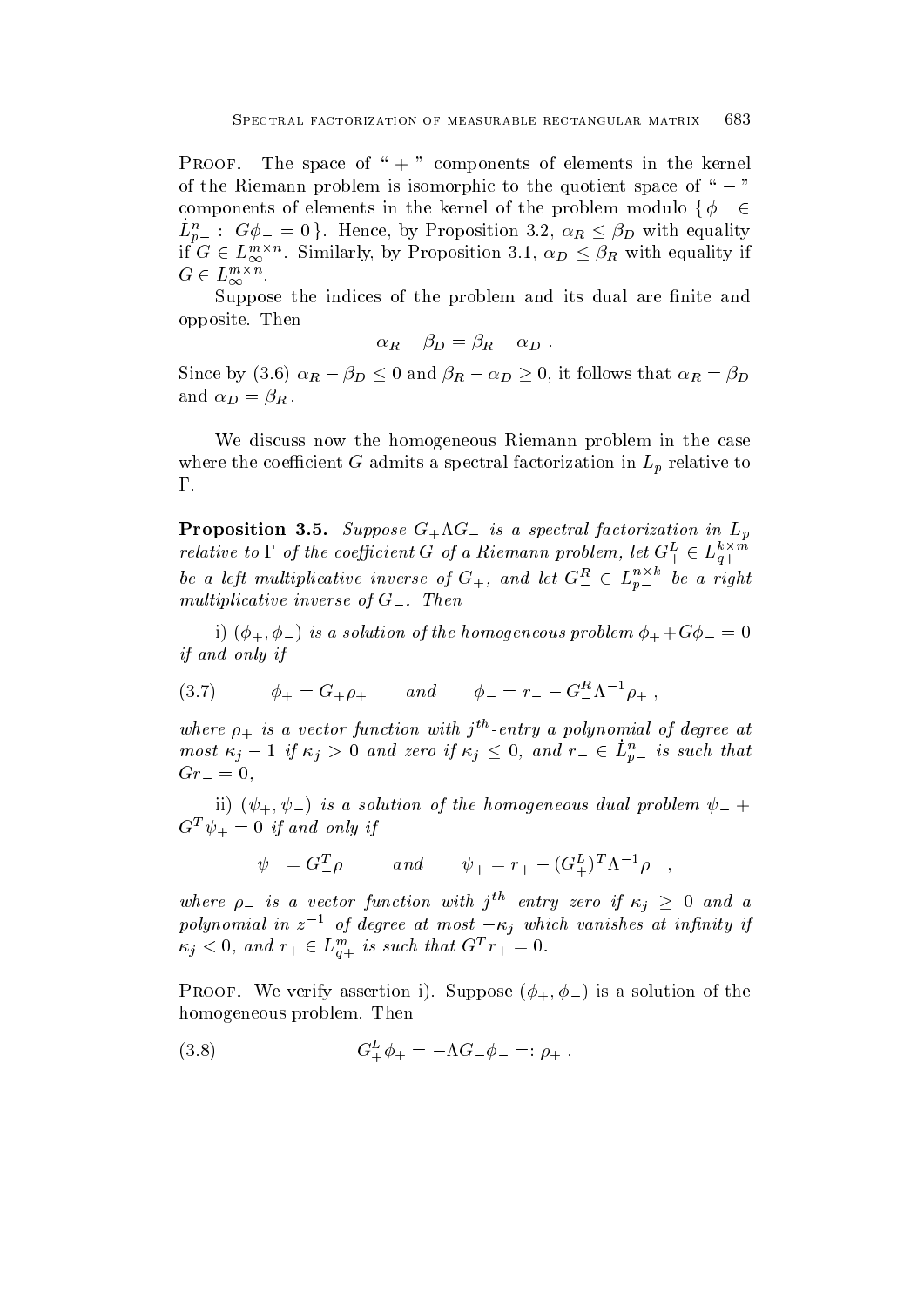the equality of the equality of the equality of the equality of the equality of the equality of the equality of the equality of the equality of the equality of the equality of the equality of the equality of the equality o vector polynomial satisfying the degree requirements. We have

$$
G_+G_+^L\phi_+ = G_+\rho_+ .
$$

Since  $\phi_+ \in \text{im } G_+$  almost everywhere on  $\Gamma$ ,  $G_+ G_+^{\mu} \phi_+ = \phi_+$  and the rst equality in the state of the state of the state of the state of the state of the state of the state of the

(3.9) 
$$
G_{-}\phi_{-} = -\Lambda^{-1}\rho_{+} .
$$

Since  $-\mathbf{G}^{-}\mathbf{A}$   $\phi_{+}$  is a solution of equation  $\mathbf{G}^{-}x = -\mathbf{A}^{-} \phi_{+}$  in  $L_{p-}^{\phi}$ ,  $r_- := \phi_- + G_-^{\alpha} \Lambda^{-1} \rho_+ \in L_{p_-}^{\alpha}$  is such that  $Gr_- = 0$ . Thus, the second equality in  $(3.7)$  holds.

 $\mathcal{L} = \mathcal{L} \cup \mathcal{L}$  suppose and  $\mathcal{L} = \mathcal{L} \cup \mathcal{L}$  and  $\mathcal{L} = \mathcal{L} \cup \mathcal{L}$  . The convex of  $\mathcal{L} = \mathcal{L} \cup \mathcal{L}$ and  $\rho_+$ . Then

$$
\phi_+ + G\phi_- = G_+\rho_+ + Gr_- - G_+\rho_+ = 0 \,,
$$

and - is a solution of the homogeneous problem and the solution of the homogeneous problem and the homogeneous

It follows from Proposition 3.5 that if the coefficient  $G$  in a Riemann problem admits a spectral factorization in  $L_p$  relative to  $\Gamma$ , then  $\alpha_R$  equals the sum of positive indices of the factorization, and  $\alpha_D$  equals the absolute value of the sum of negative indices of the factorization In fact, a stronger statement is true.

Theorem - Suppose the coecient G in a Riemann problem admitstration and the coecient G in a Riemann problem admitstration of the coecient G in a Riemann problem admitstration of the coecient G in a Riemann problem admitstr a spectral factorization in  $L_p$  relative to  $\Gamma$  with indices  $\kappa_1, \kappa_2, \ldots, \kappa_k$ . Then

$$
\alpha_R = \beta_D = \sum \{ \kappa_i : \ \kappa_i > 0 \}
$$

and

$$
\alpha_D = \beta_R = \sum \{-\kappa_i : \ \kappa_i < 0\} \, .
$$

 $\sim$  -that is the sum of the sum of the sum of the positive indices the argument  $\sim$ ment regarding  $\rho_R$  is similar. Since  $L_{g-}$  is contained in the image of the dual problem, the annihilator of the image of the dual problem is a subspace of  $L_{p-}$ . Let  $G = G_+\Lambda G_-$  with  $\Lambda$  as in (2.5) be a spectral factorization in  $L_p$  relative to  $\Gamma$ , let j be such that  $\kappa_j > 0 \geq \kappa_{j+1}$ , and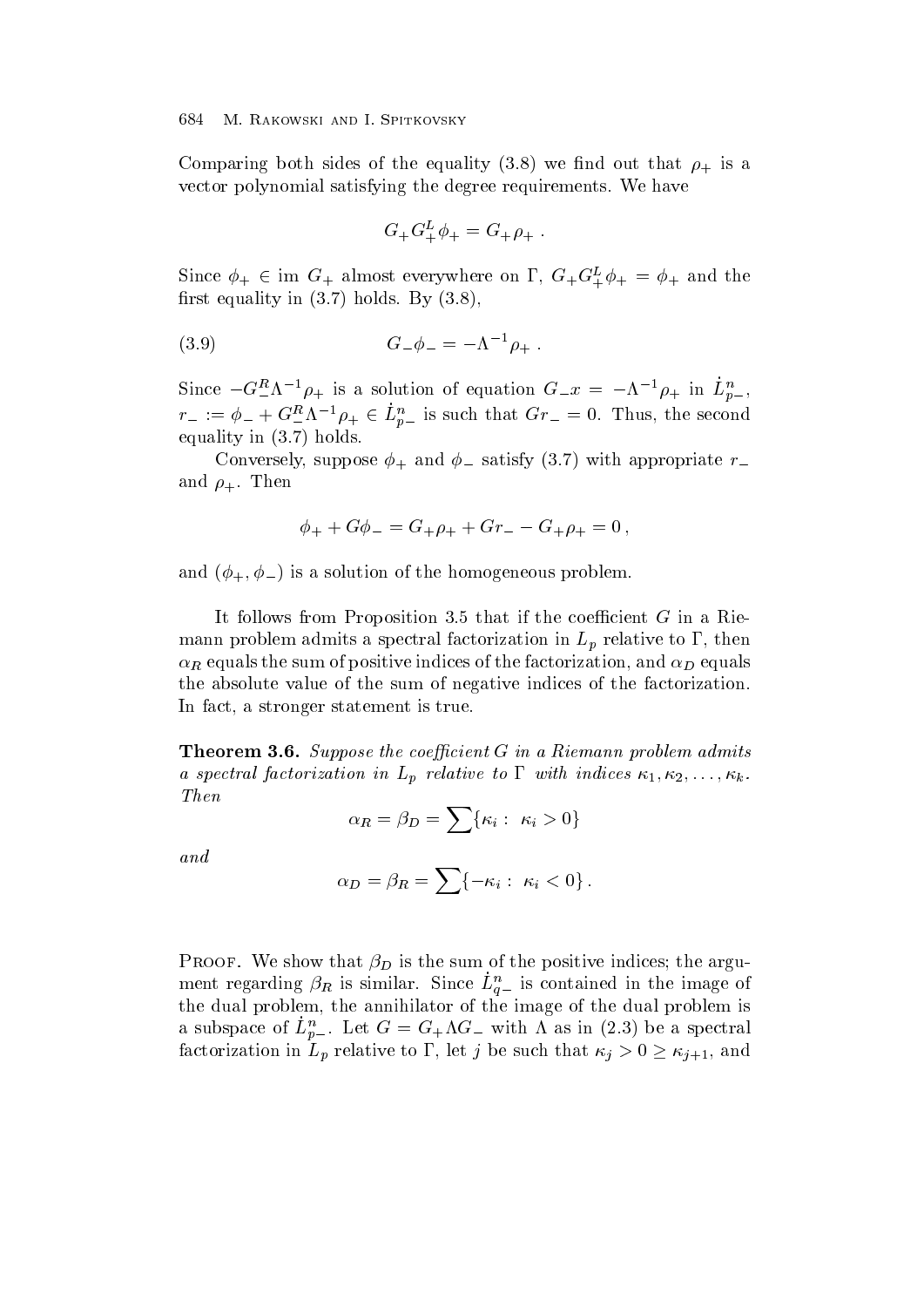let  $G_1, G_2, \ldots, G_j$  be the first j columns of  $G_{-}^{\alpha} \in L_{p}^{n}$ . We show that the elements of the set

$$
(3.10) \t\t \{t^{-i}G_l(t): 1 \le l \le j, 1 \le i \le \kappa_l\}
$$

form a basis for a space which complements the space  $(3.5)$  in the annihilator of the image of the dual problem. Since  $G_{-}^{R}(\infty)$  has linearly independent columns, the elements of the set  $(3.10)$  are linearly independent USING the factorization G  $\sim$  can rewrite the factorization G  $\sim$  can rewrite the factorization  $\sim$ space  $(3.5)$  as

$$
(3.11) \t\t \{\phi_- \in L_{p_-}^n : G_- \phi_- = 0\}.
$$

Since  $G_l$ 's are the columns of a right multiplicative inverse of  $G_{-}$ , the span of the set  $(3.10)$  intersects trivially with the space  $(3.11)$ . Now members of the set  $(3.10)$  annihilate  $L_{g-}$  and

$$
t^{-i}G(t) G_l(t) \in L_{p+}^n, \qquad 1 \leq l \leq j, \quad 1 \leq i \leq \kappa_l.
$$

Hence the members of the set  $(3.10)$  annihilate the image of the dual problem. Finally, consider an arbitrary  $\phi_- \in L_{p-}^n$  that annihilates the image of the dual problem. Choose  $f_-$  in the linear span of  $(3.10)$  such that  $\Lambda G_{-}(\phi_{-} - f_{-})(\infty) = (0)$  and let  $\phi_{-} = \phi_{-} - f_{-}$ . Then  $\phi_{-} \in L_{p-}^{n}$ and

(3.12) 
$$
\int_{\Gamma} \hat{\phi}_{-}(t)^{T} G_{-}(t)^{T} \Lambda(t) G_{+}(t)^{T} \psi_{+}(t) dt = 0
$$

for all  $\psi_+ \in L_{a+}^{m}$  such that  $G_-^{\perp} \Lambda G_+^{\perp} \psi_+ \in L_a^n$ . In particular, (3.12) holds whenever  $\psi_{+} = (G_{+}^{\mu})^T p$  with  $G_{+}^{\mu} \in L_{q_{+}}^{\nu}$  a left multiplicative inverse of G and <sup>p</sup> <sup>a</sup> vector polynomial Hence

$$
\int_{\Gamma} (\Lambda(t) G_{-}(t) \hat{\phi}_{-}(t))^{T} p(t) dt = 0
$$

for each vector polynomial p and  $\Lambda G_{-}\phi \in L_{1+}^{\infty}$ . Since  $\Lambda G_{-}\phi_{-} \in L_{1-}^{\infty}$ , It follows that  $\Lambda U - \psi = 0$  and  $\psi = -\psi = \psi - \psi$  where  $\psi = \psi$  is in the span of  $(9.10)$  and  $\psi$  is a member of the space  $(9.11)$ .

Corollary -- If the coecient <sup>G</sup> of a Riemann problem admits a spectral factorization in  $L_p$  relative to  $\Gamma$ , then the index of the problem,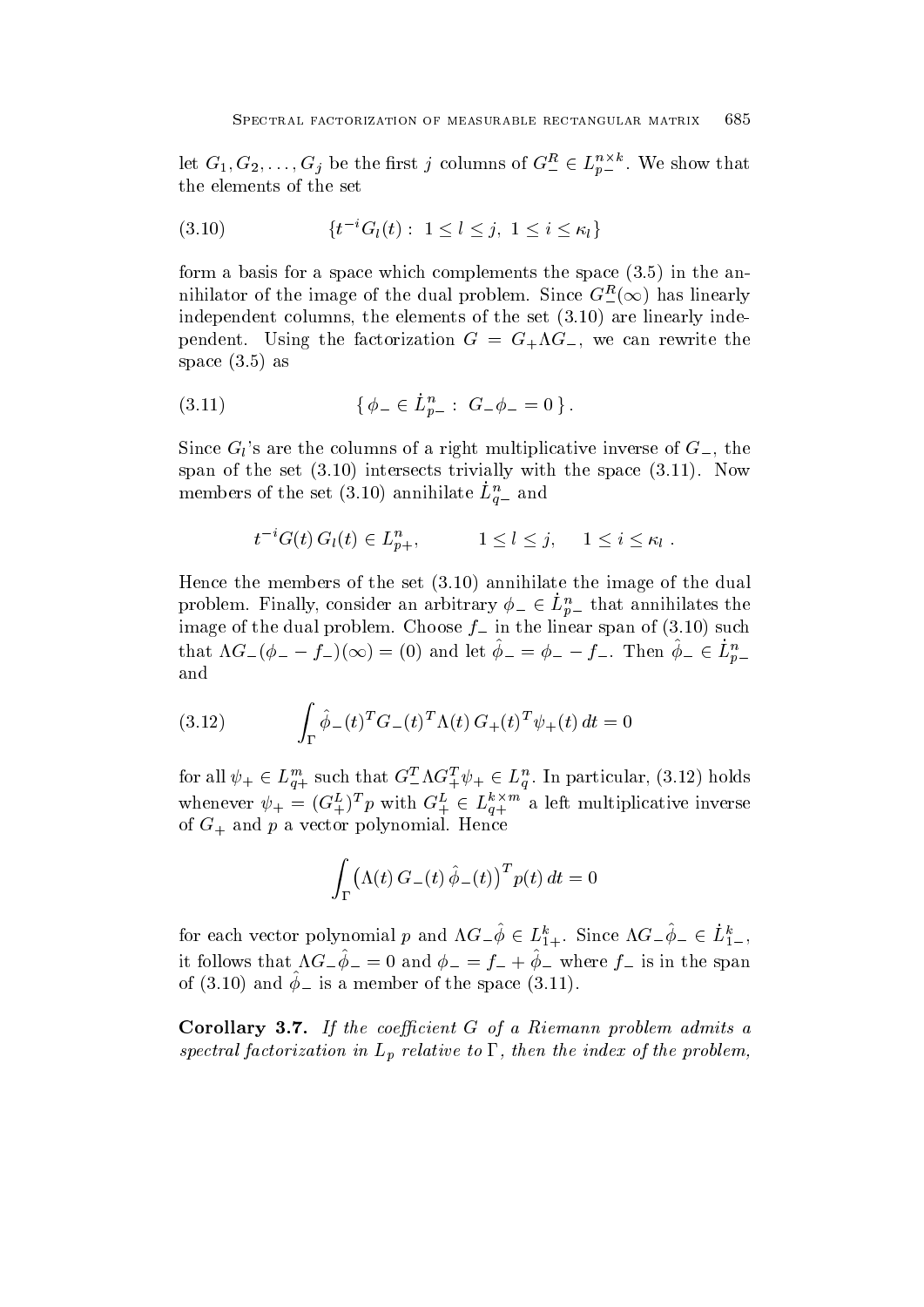and the opposite of the index of the dual problem, are both equal to the total index of the factorization.

In particular, if G admits a spectral factorization in  $L_p$ , the indices of the Riemann problem and its dual are -nite and opposite

#### $4.$ Condition for existence of a spectral factorization.

We will need below the following lemma. If  $G$  is a meromorphic matrix function defined on a connected domain  $\mathcal{D}$ , its rank is constant at all but a countable number of points in  $\mathcal{D}$ . This rank is usually called the *normal rank* of  $G$ .

Lemma -- Suppose is a simple closed curve which forms a bound ary of a connected domain  $\mathcal{D}_+$ , let  $p > 0$ , and suppose  $G \in L_n^{m \times n}$ <sup>p</sup> is formed by nontangential boundary values of a matrix function  $G_{+}$ meromorphic in  $\mathcal{D}_+$  with normal rank k. Then  $\text{rank } G = k$  almost  $everywhere on  $\Gamma$ .$ 

PROOF. If  $k < \min\{m, n\}$ , let  $H(t)$  be any  $(k + 1) \times (k + 1)$  submatrix of Gt and form H from the corresponding entries of Gt and Fig. ,  $\mathbf{r} = \mathbf{r} + \mathbf{r}$ Then det  $H_+ \equiv 0$  implies det  $H(t) = 0$  almost everywhere on T. Thus, rank  $G(t) \leq k$  for almost everywhere  $t \in \Gamma$ .

Choose a point  $z_+ \in \mathcal{D}_+$  such that rank  $G_+(z_+) = k$ , and pick matrices  $A \in \mathbb{C}^{n \times m}$  and  $B \in \mathbb{C}^{n \times n}$  such that rank  $(AG_{+}(z_{+})B) = k$ . Then  $AG_{+}(z)B$  is a meromorphic  $k \times k$  matrix function and det  $(AG_{+}(z)B) \neq$ 0. Hence det  $(AG(t)B) \neq 0$  and consequently  $\operatorname{rank} G(t) \geq k$  almost every where  $\mathbf r$  almost every where on  $\mathbf r$ 

One can formulate the following necessary and sufficient condition for existence of a canonical spectral factorization in  $L_p$  of a function  $G$ relative to a full that contracted yiel them fully well-defined and and contract the contracted of a spectral factorization relative to  $\Gamma$ , then the rank of G is constant almost everywhere on  $\Gamma$ .

**Theorem 4.2.** If  $G \in L_1^{m \times n}$  with rank  $G = k$  almost everywhere on  $\Gamma$ , the following are equivalent:

i) there exist collections of linearly independent constant vectors  ${a_1, a_2, \ldots, a_k}$  and  ${b_1, b_2, \ldots, b_k}$  such that the image of the Riemann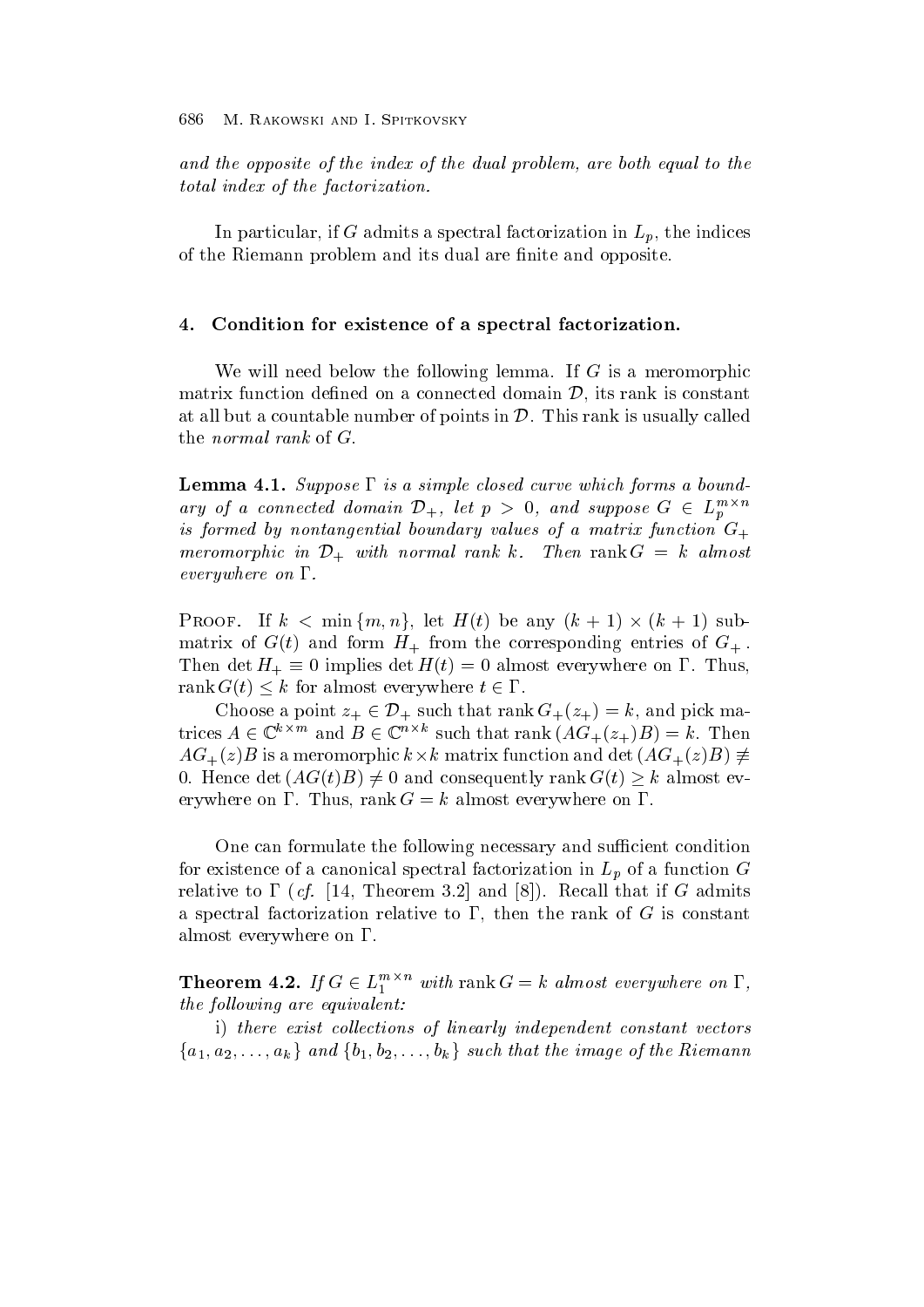problem with coefficient G contains  $\{t^{-1}a_1, t^{-1}a_2, \ldots, t^{-1}a_k\}$  and the image of the dual problem contains  $\{b_1, b_2, \ldots, b_k\}.$ 

ii) the function G admits a canonical spectral factorization in  $L_p$ relative to  $\Gamma$ .

Moreover, if the equivalent conditions i) and ii) are satisfied, the image of either of the problems contains all rational vector functions in its closure.

PROOF. Suppose first 1) holds. Pick  $\phi_{j+} \in E_{n+}^{m}$  and  $\phi_{j-} \in E_{n-}^{m}$  such that

(4.1) 
$$
\phi_{j+}(t) + G(t) \phi_{j-}(t) = t^{-1} a_j , \qquad j = 1, 2, ..., k,
$$

and let  $\Phi_{-} = (\phi_{1-} \ \phi_{2-} \ \ldots \ \phi_{k-}).$  Then  $F(t) := t G(t) \Phi_{-}(t) \in L_{p+}^{m+n}$ and  $F(0) = (a_1 \ a_2 \ \ldots \ a_k)$ . Similarly, pick  $\psi_{j+} \in E_{q+}^{m+}$  and  $\psi_{-} \in E_{q-}^{n-}$ such that

(4.2) 
$$
\psi_{j-}(t) + G^{T}(t) \psi_{j+}(t) = b_j, \qquad j = 1, 2, ..., k,
$$

and let  $\Psi_+ = (\psi_{1+} \ \psi_{2+} \ \ldots \ \psi_{k+}).$  Then  $H = G^* \ \Psi_+ \in E_{a-}^{n}$  and

$$
H(\infty) = (b_1 \ b_2 \ \ldots \ b_k).
$$

Let  $S(t) \equiv t \Psi_+(t) G(t) \Psi_-(t)$ . Since

(4.3) 
$$
S(t) = \Psi_{+}^{T}(t)F(t) = H^{T}(t)(t\Phi_{-}(t)),
$$

 $S(t) \in L_{1+}^{\kappa \times \kappa} \cap L_{1-}^{\kappa \times \kappa}$ . Thus,  $S(t) = S$  is a constant. Also, det  $S \neq$  Indeed by Lemma <sup>F</sup> t has linearly independent columns for almost everywhere  $t \in I$  . Since rank  $G = k$  almost everywhere on  $I$  , the column spans of F and G are equal almost everywhere on  $\Gamma$ . Thus, to prove that S is nonsingular it suffices to show rank  $(\Psi_+G) = \kappa$  almost everywhere on  $\Gamma$ . But this follows from Lemma 4.1 and the fact that

$$
(G^T\Psi_+)(\infty)=H(\infty)=(b_1\;b_2\;\ldots\;b_k)\,.
$$

Let

$$
G_{+}(t) = F(t), \t G_{+}^{L}(t) = S^{-1} \Psi_{+}^{T}(t),
$$
  
\n
$$
G_{-}(t) = S^{-1} H^{T}(t), \t G_{-}^{R}(t) = t \Phi_{-}(t).
$$

Then  $G_+ \in L_{p_+}^{m_+}$ ,  $G_+^{\mu_+} \in L_{q_+}^{m_+}$ ,  $G_- \in L_{q_-}^{m_-}$ , and  $G_-^{\mu_-} \in L_{p_-}^{m_-}$ . By  $(4.3).$ 

$$
G_+^L(t) G_+(t) = I
$$
 and  $G_-(t) G_-^R(t) = I$ .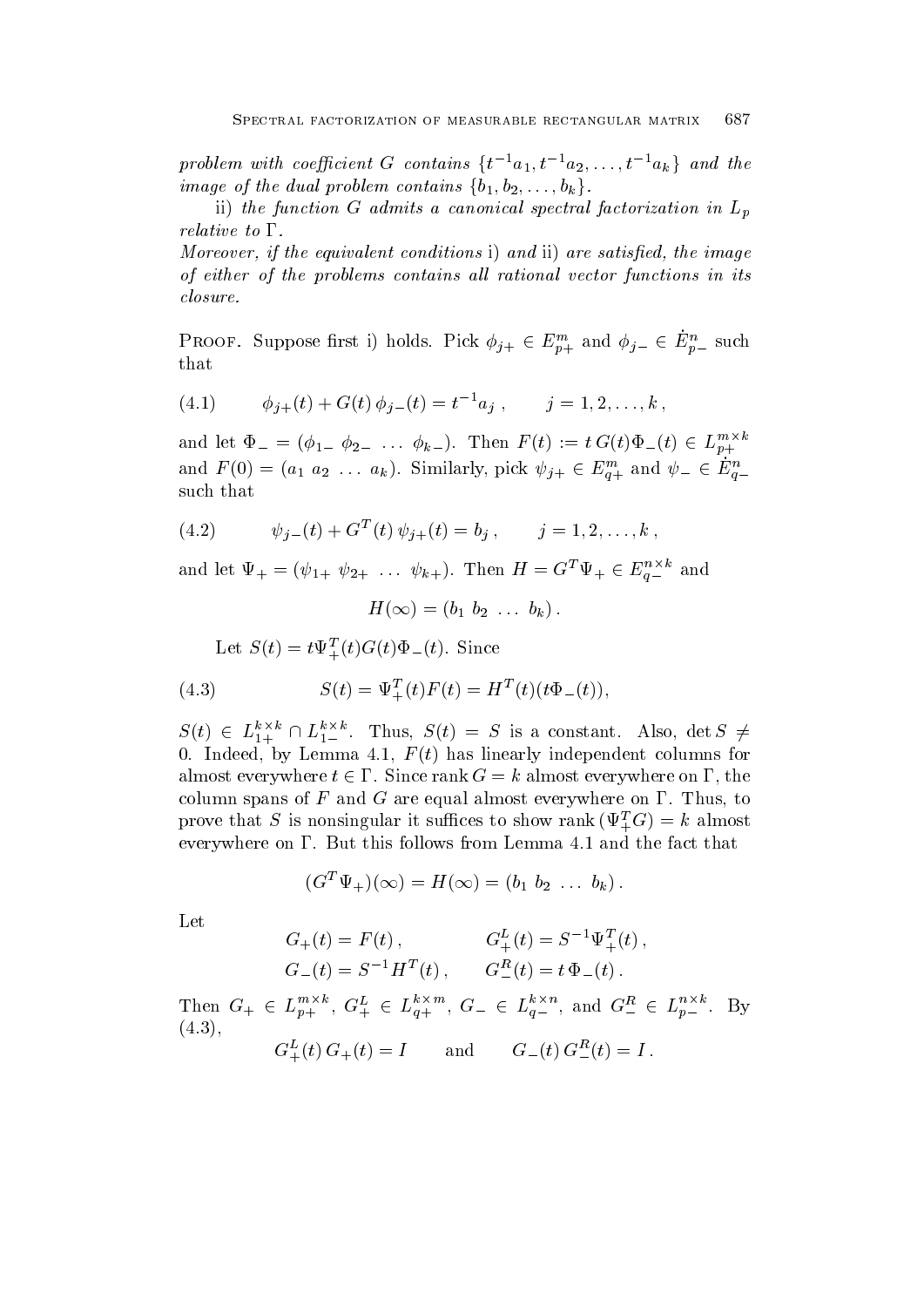$\mathbf{B}$  and the definition of  $\mathbf{B}$  and the definition of  $\mathbf{B}$ 

$$
G_+^L(t) G(t) G_-^R(t) = I
$$

almost everywhere on  $\Gamma$ . Hence

$$
G_{-}^{R}G_{+}^{L}G G_{-}^{R}G_{+}^{L}=G_{-}^{R}G_{+}^{L}\,,
$$

or  $G \cap G$   $G \cap G = G$  where  $G \cap G = G$  is  $G = G$ . Since rank  $G \cap G$  almost everywhere on **1**, GG $^{\circ}$ G  $=$  G (see [1, 1 heorem 1.5.4]; CL [10, Lemma  $3.8$ ] ). Thus,

$$
G(t) = G(t) t \Phi_{-}(t) S^{-1} \Psi_{+}^{T}(t) G(t) = G_{+}(t) G_{-}(t)
$$

almost everywhere on  $\Gamma$  and it follows that G admits a canonical spectral factorization in  $L_p$  relative to  $\Gamma$ .

conversely in the processes in the case of the and let  $G$  and  $\mathcal{G}$  and let  $G$  be a canonical contract of factorization. Let  $G^{\mu}_{-} \in L_{n-}^{*}$  be a right multiplicative inverse of  $G_{-}$ . Then  $t^{-1}G_{-}^{\prime\prime}(t) \in L_{n-}^{n \wedge n}$ , and

$$
G(t) (t^{-1} G_{-}^{R}(t)) = t^{-1} G_{+}(t) = t^{-1} G_{+}(0) + t^{-1} (G_{+}(t) - G_{+}(0)).
$$

Hence the columns of  $t^{-G}$  (U) are in the image of the problem. Similarly, if  $G^{\mu}_{+} \in L_{q+}^{m+n}$  is a left multiplicative inverse of  $G_{+}$ ,  $G^{\mu}(G_{+}^{\mu})^{\nu} =$  $G_{-}^{T}$  and so the columns of  $G_{-}^{T}(\infty)$  are in the image of the problem. Thus, ii) implies i) and the conditions are equivalent.

The argument from the last paragraph can be used in a more gen eral situation Suppose GG is <sup>a</sup> canonical spectral factorization in  $L_p$  relative to 1. Let  $G^{\mu}_{+} \in L_{q+}^{n \times m}$  and  $G^{\mu}_{-} \in L_{p-}^{n \times n}$  be one-sided multiplicative inverses of  $G_+$  and  $G_-$ , and let  $r \in L^{\infty}_{\infty}$  be a rational vector function. Then  $G^{\prime\prime}_{-}r \in L_{p-}^{n \times n}$ , and

$$
G(G^R_-r) = G_+r
$$

differs from a rational vector function by an element in  $L_{p+}^{\infty}$ . Hence  $\mathcal{Q}(G_+r)$ , where  $\mathcal Q$  is a canonical projection of  $L^m_{p+}+L^m_{p-}$  onto  $L^m_{p-}$ , is a rational vector function in the image of the problem We claim that any rational vector function in the intersection of  $L_{p\perp}$  and the closure of the image of the problem arises in this way. Indeed, let  $f_- \in L_{\infty-}^m$ be a rational vector function such that

(4.4) 
$$
f_{-} \notin \{ \mathcal{Q}(G_{+}r) : r \in L_{\infty-}^k \text{ is a rational vector function} \}.
$$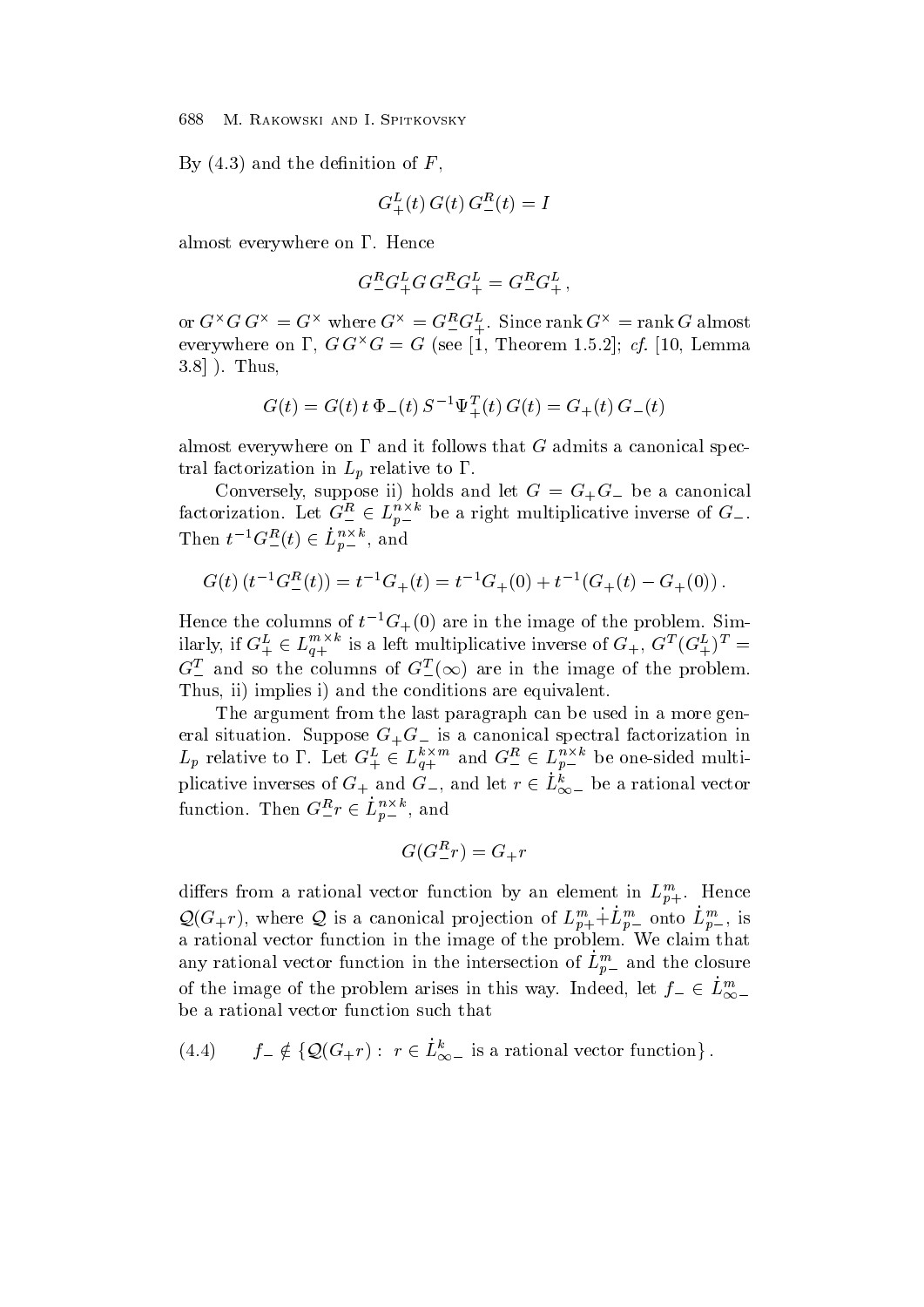We may assume  $f_{-}$  has a single pole, located at  $\lambda \in \mathcal{D}_{+}$ . Suppose the leading coefficient in the Laurent expansion of  $f_{-}$  at  $\lambda$  is contained in the image of  $G_{+}(\lambda)$ . Then after subtracting from  $f_{-}$  an element in the set on the right hand side of  $(4.4)$ , we obtain a strictly proper rational vector function analytic in  $\mathbb{C}\backslash\{\lambda\}$  with the pole at  $\lambda$  of smaller order. By induction, there exists a strictly proper rational vector function with the only pole at  $\lambda$  whose leading coefficient in the Laurent expansion at  $\lambda$  is not contained in the image of  $G_{+}(\lambda)$ . Call this function again  $f_-$ .

Consider a problem

(4.5) 
$$
\phi_{+} + G \phi_{-} = g ,
$$

where  $\phi_-\in L_{n-}^n$  is such that  $G\phi_-\in L_n^m$  and  $\phi_+\in L_{\infty+}^n$ . The image of the problem is contained in the image of the Riemann problem Since rational functions without poles on  $\Gamma$  are dense in  $L_p$ , and the projection P is bounded on  $L_{1+}+L_{1-}$ ,  $L_{\infty+}$  is dense in  $L_{p+}$ . Hence the closures of the images of both problems coincide. Now

$$
(I - G_{+}(t) G_{+}^{L}(t)) G(t) = (G_{+}(t) - G_{+}(t) G_{+}^{L}(t) G_{+}(t)) G_{-}(t) = 0
$$

almost everywhere on  $\Gamma$  and, since  $I = G_{+}(\lambda)G_{+}^{\omega}(\lambda)$  is an  $m \times m$  matrix of rank  $m - k$  whose null space coincides with the image of  $G_{+}(\lambda)$ ,

$$
(I - G_{+}(z) G_{+}^{L}(z)) f_{-}(z)
$$

has a pole at  $z = \lambda$ . Consequently, there exists a function  $\psi_+ \in L_{1+}^{+\infty}$ <br>such that  $\psi_+^T f_-$  has a simple pole at  $\lambda$  and  $\int_{\Gamma} \psi_+^T g$  equals zero for all functions g in the image of the problem  $(4.5)$ . Let X be a subspace of  $L_p$  spanned by  $f$  and the image of the problem  $(4.5)$ . Then

$$
x \longrightarrow \int_{\Gamma} \psi_+(t)^T x(t) dt
$$

is a continuous linear functional on the space  $X$  whose kernel contains the image of the problem  $(4.5)$  and which has nonzero value at  $f_{-}$ . By the Hahn-Banach Theorem, there exists a continuous linear functional  $\Psi$  on  $L_n^m$  which annihilates the image of the problem (4.5) and such that  $\Psi(f_{-}) \neq 0$ . Hence  $f_{-}$  is not in the closure of the image of the problem  $(4.5)$ .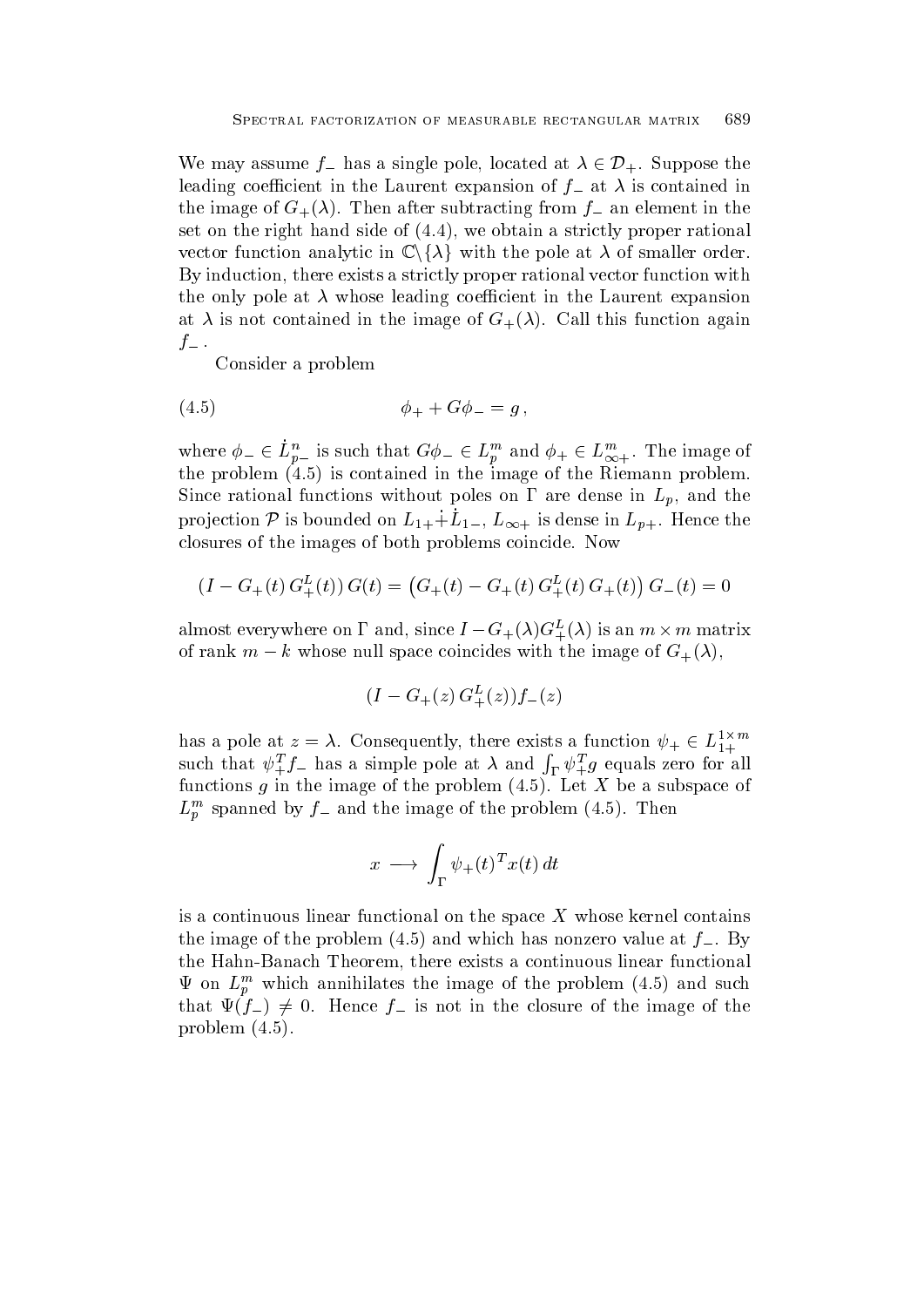In order to obtain a condition for existence of a spectral factorization of a function  $G$  in a non-canonical case, we will need the following lemma

 $L = L \cdot \frac{1}{2}$  and  $L = L \cdot \frac{1}{2}$  and  $L = L \cdot \frac{1}{2}$  and  $L = L \cdot \frac{1}{2}$  and  $L = L \cdot \frac{1}{2}$  and  $L = L \cdot \frac{1}{2}$  and  $L = L \cdot \frac{1}{2}$  and  $L = L \cdot \frac{1}{2}$  and  $L = L \cdot \frac{1}{2}$  and  $L = L \cdot \frac{1}{2}$  and  $L = L \cdot \frac{1}{2}$  and  $L = L \cdot \frac{1}{2$ problem with coecient G and its dual are nite and positive- Then there exists a square rational matrix function H with a nonzero deter minant and without poles or zeros on  $\Gamma$  such that the Riemann problem with coefficient  $GH$  and its dual have the corresponding defect numbers smal ler by -Moreover the Riemann problem withcoecient G  $(respectively its dual)$  contains all rational vectors functions in its closure if and only if the image of the Riemann problem with coefficient  $GH$  (respectively its dual) contains all rational vector functions in its closure.

PROOF. Pick  $(\varphi_+, \varphi_-) \in L_{p+}^m + L_{p-}^n$  such that  $\varphi_+ \neq 0$  and

$$
\varphi_+ + G \varphi_- = 0 \, .
$$

Then  $\varphi_-\notin\{\phi\in L^n_{n-}:\;G\phi=0\}$  and there exists a point  $z_0\in\mathcal{D}_-$  such that  $\mathbf{v}$  is not a member of a member of a member of a member of a member of a member of a member of a member of a member of a member of a member of a member of a member of a member of a member of a member of a member

(4.6) span  $\{\phi_-(z_0): \phi_-\in L_{p-}^n \text{ and } G\phi_-=0\}$ .

After adding to  $\varphi$  a linear combination of functions in  $\{\phi_-\in L^n_{p-}:\;$  $G\phi_- = 0$ , and multiplying G on the right by a nonsingular constant  $\mathbf{r} = \mathbf{v} \cdot \mathbf{v}$  assume that  $\mathbf{r} = \mathbf{v} \cdot \mathbf{v}$  , we are the set of  $\mathbf{v}$ 

 $\text{span}\left\{\phi_-(z_0):\ \phi_-\in L_{p-}^n\ \text{and}\ G\phi_-=0\right\}\subset \text{span}\left\{e_2,e_3,\ldots,e_n\right\}.$ 

As usual, we assume  $0 \in \mathcal{D}_+$ . Let

$$
H(z) = \begin{pmatrix} \frac{z - z_0}{z} & & & \mathbf{0} \\ & & 1 & & \\ & & & \ddots & \\ & & & & 1 \end{pmatrix}.
$$

We show that the space of " $+$ " components of the members of the kernel of the problem

$$
\phi_+ + GH\phi_- = g
$$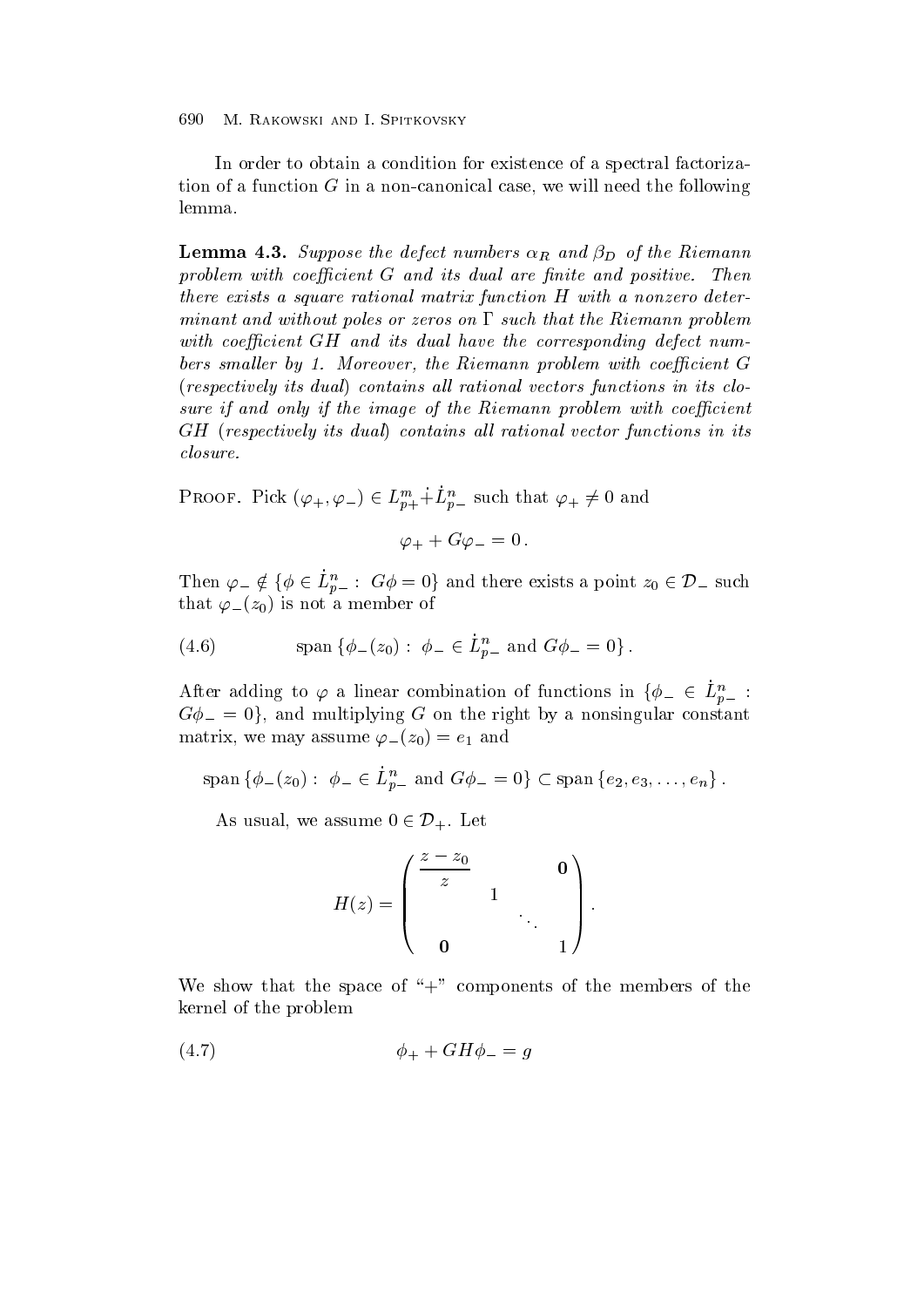has dimension one less than the corresponding number for the problem with coefficient  $\mathbf{F}$  is not a  $\mathbf{F}$  is not a set a set and a set a model of a set and a set and a set of a set  $\mathbf{F}$ member of the kernel of problem  $(4.7)$ . Indeed, suppose there exists  $\phi_- \in L_{p-}^n$  such that  $\varphi_+ + GH\phi_- = 0$ , and let  $f_- = H\phi_- - \varphi_-$ . Then  $f_-\in L_{p-}^n, Gf_-=0, \text{ and}$ 

$$
f_{-}(z_0) \notin \text{span} \{e_2, \ldots, e_n\},\
$$

a contradiction  $\mathcal{A}$  suppose  $\mathcal{A}$  suppose  $\mathcal{A}$  is the kernel of the kernel of the kernel of the kernel of the kernel of the kernel of the kernel of the kernel of the kernel of the kernel of the kernel of the k Riemann problem with coefficient G. If  $\phi_-(z_0) = (0,*,\ldots,*)$ , the element  $(\varphi_+, H^{-1}\varphi_-)$  is in the kernel of the problem (4.7). If  $\varphi_-(z_0) =$  $(\lambda, \ast, \ldots, \ast)$  with  $\lambda \neq 0$ ,

$$
\left(\varphi_+-\frac{1}{\lambda}\phi_+,H^{-1}\left(\varphi_--\frac{1}{\lambda}\phi_-\right)\right)
$$

is contained in the kernel of the problem  $(4.7)$ . Thus, each "+" component of a member of the kernel of the Riemann problem with coefficient  $\mathbf{f}$  is a linear combination of a member of a member of a member of a member of a member of a member of a member of a member of a member of a member of a member of a member of a member of a member of a member of a mem the finally of the problem (  $\rightarrow$  ) if  $\rightarrow$  (  $\rightarrow$  ) if  $\rightarrow$  ) if  $\rightarrow$  (  $\rightarrow$  ) if  $\rightarrow$  the kernel  $\rightarrow$ es the the problem  $\left\{ \begin{array}{c} - \cdot \cdot \end{array} \right\}$   $\left\{ \begin{array}{c} 1 \leq i \leq n \end{array} \right\}$  is the model of the homogeneous respectively. problem

Consider now the problem dual to  $(4.7)$ ,

(4.8) 
$$
\psi_- + (GH)^T \psi_+ = h \, .
$$

After multiplying both sides of  $(4.8)$  by  $H^{-1}$ , we obtain a new problem

$$
(4.9) \quad H^{-1}\psi_- + G^T \psi_+ = h, \qquad \psi_- \in \dot{L}^n_{q-}, \ \psi_+ \in L^m_{q+}, \text{ and } h \in L^n_q.
$$

Let  $W$  be the image of the problem dual to the Riemann problem with coefficient G. Then the image of the problem (4.9) equals  $W$ +span  $(z$  $z_0$ )  $e_1$ . Since

$$
\int_{\Gamma} \varphi_-(z)^T (z-z_0)^{-1} e_1 dz = -2\pi i ,
$$

by Proposition 3.2  $(z-z_0)^{-1}e_1 \notin \text{cl } \mathcal{W}$ . We have  $\text{cl }(\mathcal{W} + \text{span } \{(z-\tau)\}$  $z_0\{e_1\} = \text{cl } \mathcal{W} + \text{span } \{(z-z_0)e_1\}.$  Since multiplication by H is an isomorphism  $L_p^n \rightarrow L_p^n$ , it follows that the closure of the image of problem  $(4.8)$  equals

(4.10) 
$$
H(\text{cl } W) + \text{span } \{H(z)(z - z_0)^{-1}e_1\} = H(\text{cl } W) + \text{span } \{\frac{1}{z}e_1\}.
$$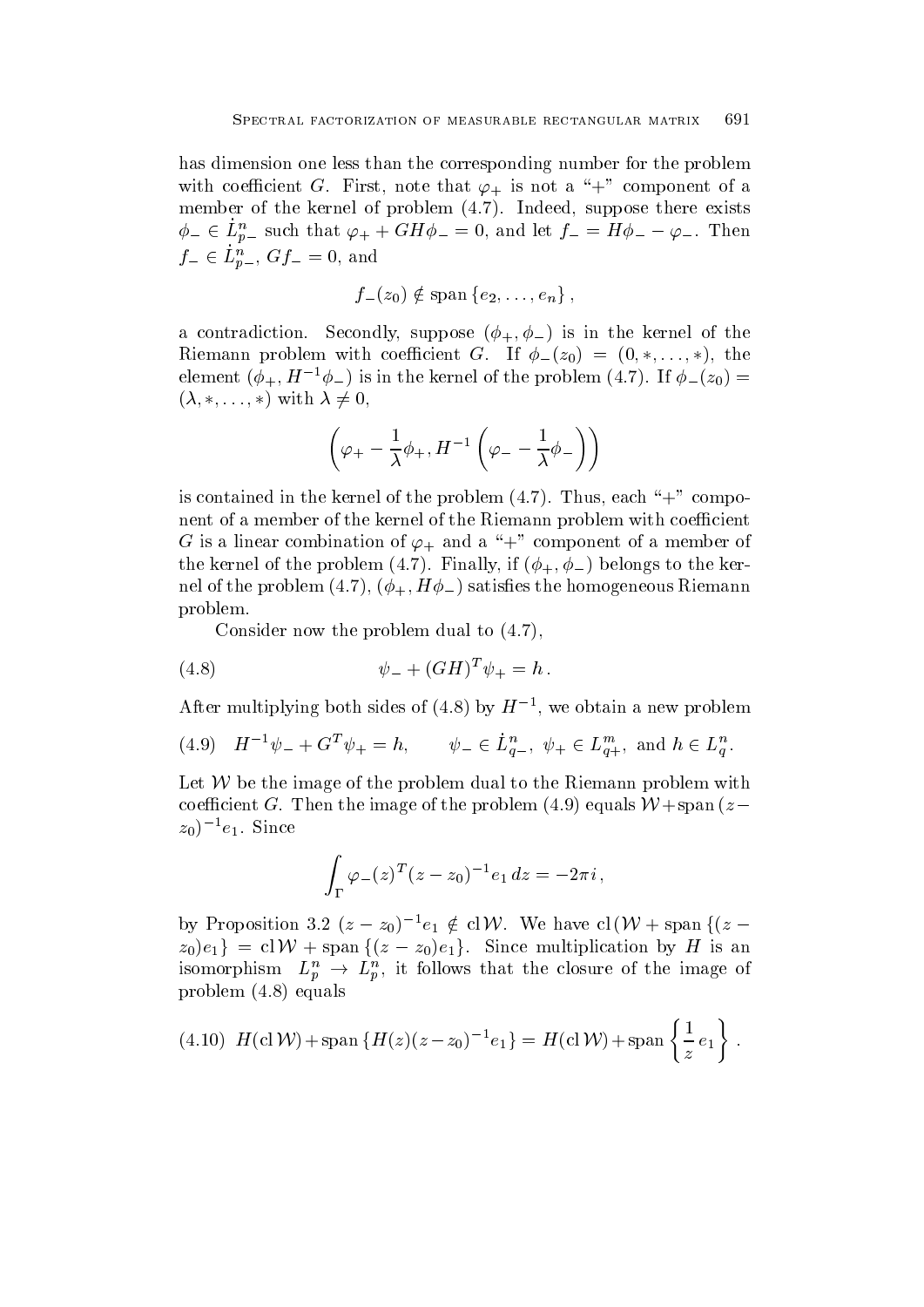Now the space  $\{\phi_-\in L_{p-}^n: G\phi_-=0\}$  has a finite co-dimension  $\beta_D$  in the annihilator of  $W$ . Hence the co-dimension of the space

(4.11) 
$$
\{H^{-1}\phi_-: \phi_-\in\dot{L}_{p-}^n \text{ and } G\phi_-=0\}
$$

in the annihilator of  $H(clW)$  equals  $\beta_D$ . Consequently, the co-dimension of the space (4.11) in the annihilator of (4.10) equals  $\beta_D - 1$ . Since

$$
\{\phi_- \in \dot{L}_{p-}^n : \; GH\phi_- = 0\} = \{H^{-1}\phi_- : \; \phi_- \in \dot{L}_{p-}^n \text{ and } G\phi_- = 0\}\,,
$$

the co-dimension of the closure of  $\{\phi_-\in L_{p-}^n: \ GH\phi_-=0\}$  in the annimiator of the space  $(4.10)$  equals  $\rho_D = 1$ .

It remains to verify the assertion about the images. First, note that the images of the Riemann problems with coefficients  $G$  and  $GH$ coincide. Indeed, since  $HL_{n-}^{\prime\prime}\subset L_{n-}^{\prime\prime}$ , the image of the problem with coefficient  $GH$  is contained in the image of the problem with coefficient  $G.$  Since

$$
\phi_+ + G\phi_- = \phi_+ - \lambda\varphi_+ + GH(H^{-1}(\phi_- - \lambda\varphi_-))
$$

for any scalar  $\lambda$ , and for each  $\phi_- \in L_p^n$  there exists  $\lambda$  such that  $H^{-1}(\phi_- - \lambda \varphi_-) \in L_{n-1}$ , the image of the problem with coefficient G is contained in the image of the problem with coefficient  $GH$ .

Suppose the image of the problem dual to the Riemann problem with coefficient  $G$  contains all rational vector functions in its closure, and let a rational vector function  $f$  be a member of the set  $(4.10)$ . Then  $H^{-1}(f(z) - z^{-1}e_1) \in \text{cl} \, \mathcal{W}$ , so  $H^{-1}(f(z) - z^{-1}e_1) \in \mathcal{W}$  and

$$
f \in H(W)
$$
 + span  $\{H(z)(z - z_0)^{-1}e_1\}$ .

Thus,  $f$  is a member of the image of problem  $(4.8)$ . Conversely, suppose the image of the problem  $(4.8)$  contains all rational vector functions in its closure, and let  $f \in \text{cl} \mathcal{W}$  be a rational vector function. Then  $Hf \in H(\text{cl}\,\mathcal{W}) \subset H(\text{cl}\,\mathcal{W} + \text{span}\left\{H(z)(z-z_0)^{-1}e_1\right\},\text{ so }Hf \in HW +$  $\text{span } \{H(z)(z-z_0)^{-1}e_1\}.$  Thus,  $f \in \mathcal{W} + \text{span } \{(z-z_0)^{-1}e_1\}.$  Since  $(z-z_0)^{-1}e_1 \notin {\rm cl}\,{\cal W},\ f\in{\cal W}.$ 

In a similar way one can show the following dual version of Lemma 4.3. We omit the details of the proof.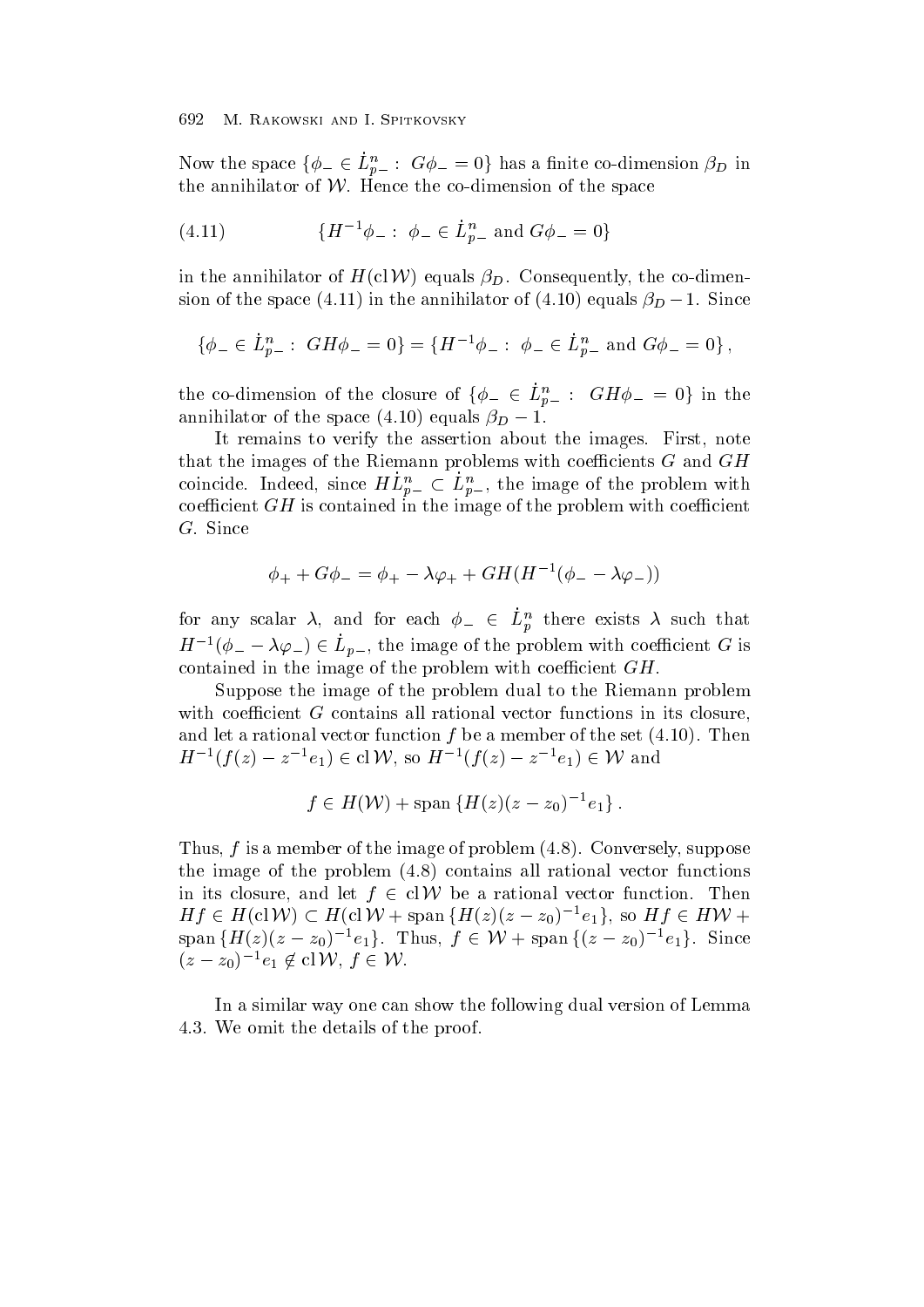$L$ emma - defect numbers defect numbers defect numbers defect numbers  $D$  and  $R$  of the Riemann  $\sigma$ problem with coecient G and its dual are nite and positive- Then there exists a square rational matrix function F with a nonzero deter minant and without poles or zeros on  $\Gamma$  such that the Riemann problem with coefficient  $FG$  and its dual have the corresponding defect numbers smal ler by -Moreover the image of the Riemann problem with co  $efficient G$  (respectively its dual) contains all rational vector functions in its closure if and only if the image of the problem with coefficient FG (respectively its dual) contains all rational vector functions in its closure.

We can give now a necessary and sufficient condition for existence of a spectral factorization in  $L_p$  of a summable singular matrix valued  $\blacksquare$  is a set of  $\blacksquare$  . In the original contract of  $\blacksquare$ 

**Theorem 4.5.** If  $G \in L_1^{m \times n}$  and rank  $G = k$  almost everywhere on  $\Gamma$ , the following are equivalent:

i) the indices of the Riemann problem with coefficient  $G$  and its dual are finite and opposite, and the image of each of the problems contains all rational vector functions in its closure,

ii) G admits a spectral factorization in  $L_p$  relative to  $\Gamma$ .

 $P$  and  $P$  is the proof-set in  $\mathcal{P}$  and  $P$  and  $P$  and  $P$  and  $P$  and  $P$  and  $P$  and  $P$  and  $P$  and  $P$  and  $P$  and  $P$  and  $P$  and  $P$  and  $P$  and  $P$  and  $P$  and  $P$  and  $P$  and  $P$  and  $P$  and  $P$  and  $P$  and  $\sim$  D and R  $_{\rm F}$  , and  $\sim$  -commutes the times of times of times of times  $_{\rm F}$  , we have the set of times  $_{\rm F}$ can -nd regular rational matrix functions F and H without poles or zeros on  $\Gamma$  such that

1) the annihilator of the image of the Riemann problem with coefficient  $G = FGH$  coincides with  $\{\psi_+ \in L_{q+}^m : G^T \psi_+ = 0\},\$ 

2) the annihilator of the image of the dual problem equals  $\{\phi_-\in$  $L_{n-}^n: G\phi_-=0\},$ 

3) the image of either of the problems contains all rational vector functions in its closure

Let

$$
\Omega_+ = \text{span} \left\{ \psi_+(0) : \psi_+ \in L_{q+}^m \text{ and } \widehat{G}^T \psi_+ = 0 \right\}.
$$

Since rank  $G = k$  almost everywhere on  $\Gamma$ , by Lemma 4.1 dim  $\Omega_+ \leq$  $m - k$ . Hence there exist linearly independent vectors  $\{a_1, a_2, \ldots, a_k\}$ such that  $\omega a_i = 0$  whenever  $\omega \in \Omega_+$  and  $i = 1, 2, \ldots, k$ . Suppose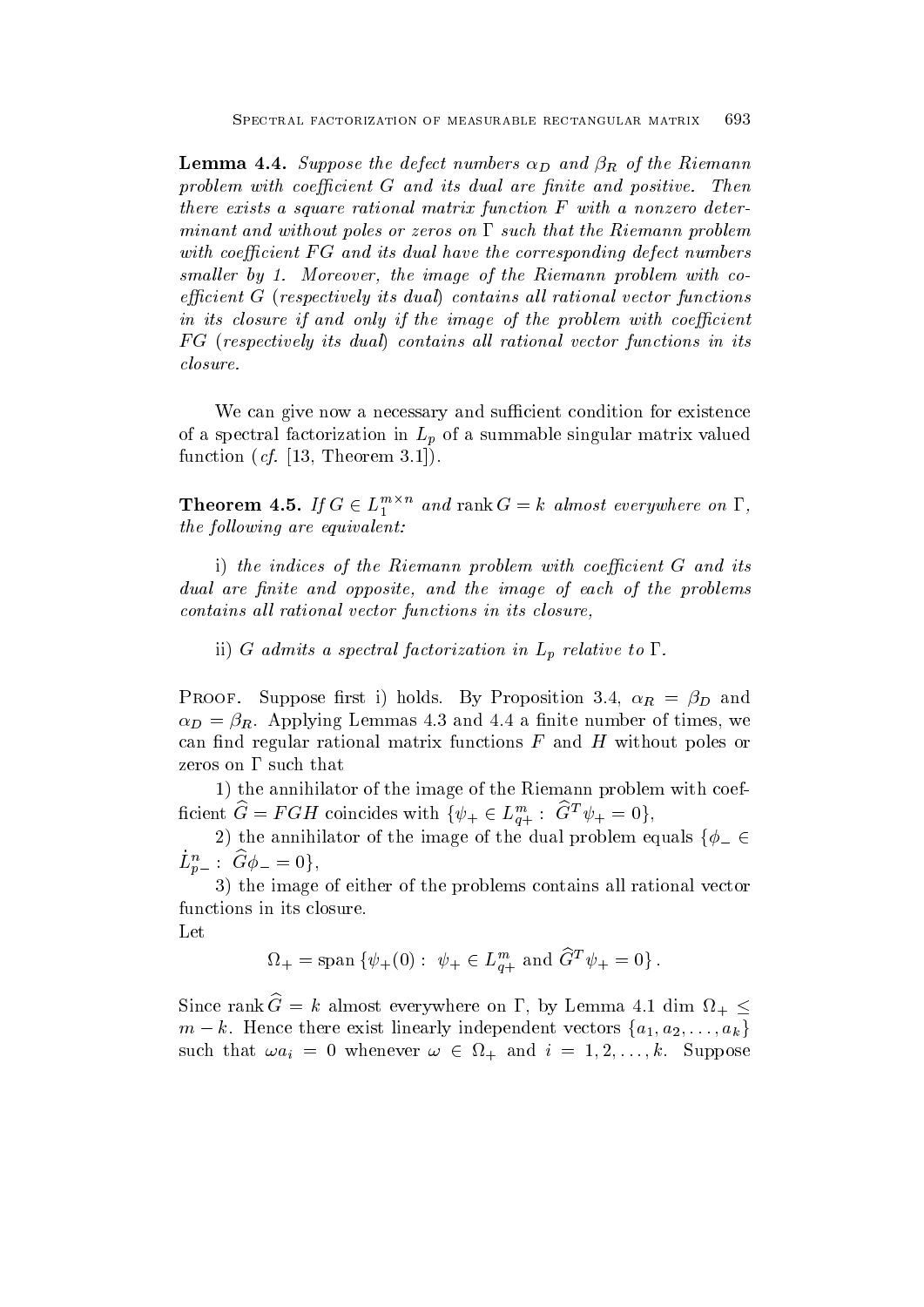$\psi_+ \in L_{a+}^{m}$  and  $G^T \psi_+ = 0$ . Then  $\psi_+(t)^T t^{-1} a_i \in L_{q+}$ , and so

$$
\int_{\Gamma} \psi_{+}(t)^{T} t^{-1} a_{i} dt = 0, \qquad \text{for} \quad i = 1, 2, \dots, k.
$$

It follows that the set

$$
\left\{\frac{1}{t}a_1,\frac{1}{t}a_2,\ldots,\frac{1}{t}a_k\right\}
$$

is in the closure of the image, and hence in the image, of the Riemann problem with coefficient  $G$ .

Similarly, let

$$
\Omega_{-}=\text{span}\left\{\phi_{-}(\infty):\ \phi_{-}\in L_{p-}^{n}\ \text{and}\ \widehat{G}\phi_{-}=0\right\}
$$

and pick linearly independent vectors  $\{b_1, b_2, \ldots, b_k\}$  such that  $\omega_b = b_j$ 0, for  $j = 1, 2, ..., k$  and all  $\omega_{-} \in \Omega_{-}$ . Suppose  $\phi_{-} \in L_{p-}^{n}$  is such that  $G\phi_- = 0$ . Then  $z\phi_-(z)b_j \in L_{p-}$  and hence

$$
\int_{\Gamma} \phi_{-}(t) b_j dt = \int_{\Gamma} (t \phi_{-}(t) b_j) t^{-1} dt = 0,
$$

for  $j = 1, 2, \ldots, k$ . Thus, the set  $\{b_1, b_2, \ldots, b_k\}$  is contained in the closure of the image, and consequently in the image, of the problem dual to the Riemann problem with coefficient  $\widetilde{G}$ . Consequently, by Theorem  $\pm .2$ , the function  $G = F \cup H$  admits a canonical spectral factorization in  $L_p$  relative to  $\Gamma$ . Hence, by Proposition 2.6 the function G admits a spectral factorization in  $L_p$  relative to  $\Gamma$ .

Conversely, suppose ii) holds. By Theorem 3.6, the indices of the problem and its dual are -nite and opposite Applying Lemmas and a - nite number of times we can - nite number of times we can - new can - new can - new can - new can - new ca  $F$  and  $H$  whose determinants are not equal to zero identically and which have neither poles nor zeros on  $\Gamma$  such that the Riemann problem with coefficient  $FGH$  and the dual problem have defect numbers

$$
\alpha_R = \beta_R = \alpha_D = \beta_D = 0 \, .
$$

By Proposition 2.6 and Theorem 3.6, the function  $FGH$  admits a canonical spectral factorization in  $L_p$  relative to  $\Gamma$ . By Theorem 4.2, the image of the Riemann problem with coefficient  $FGH$  and the image of the dual problem each contain all rational vector functions in their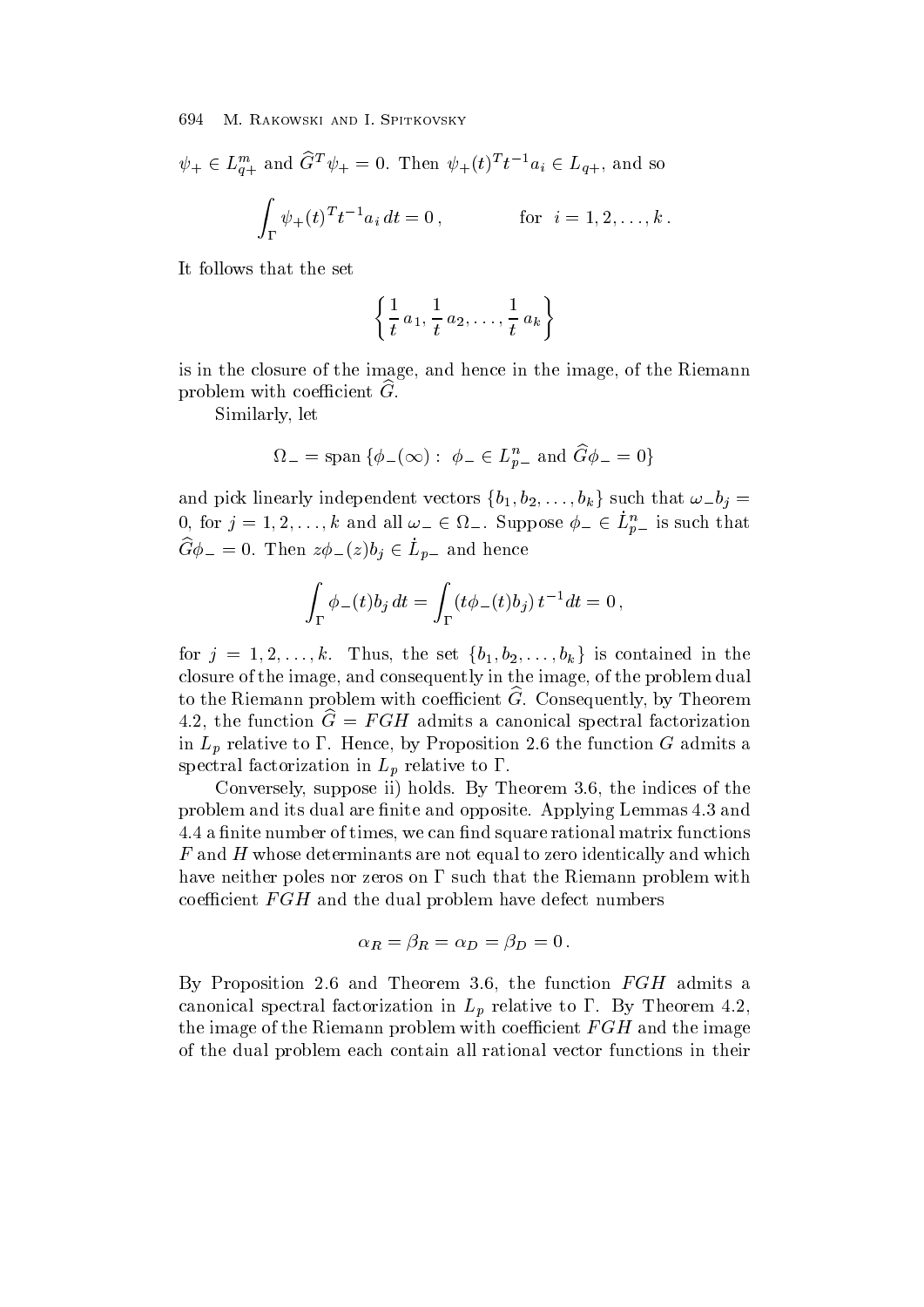closures. By Lemmas  $4.3$  and  $4.4$ , the image of the Riemann problem with coefficient  $G$  (respectively image of the dual problem) contains all rational vector functions in its closure

We note that the part of condition i) in Theorem  $4.5$  involving rational vector functions cannot be in general omitted. Indeed, suppose is the unit circle point circle point circle point circle point circle  $\mathbf p$  and  $\mathbf p$  and  $\mathbf p$  and  $\mathbf p$  and  $\mathbf p$  and  $\mathbf p$  and  $\mathbf p$  and  $\mathbf p$  and  $\mathbf p$  and  $\mathbf p$  and  $\mathbf p$  and  $\mathbf p$  and  $\mathbf p$  and  $\mathbf p$ 

$$
G(t) = \left(\frac{t^{2/3}}{t^{5/3}}\right)
$$

be as in Example 2.7. Since G admits a spectral factorization in  $L_p$ for p in a deleted neighborhood of 3, by Theorem 3.6 the numbers  $\alpha_R$ and  $D$  are different in Lep-s and the problem is considered in  $p_1$  and  $p_2$  with  $p_1 < 3 < p_2$ . Since  $L_3 \subset L_{p_1}$  and  $L_{3/2} \subset L_{p_2/(p_2-1)},$   $\alpha_R$  and  $\alpha_D$  are finite when  $p = 3$ . Since  $G \in L_{\infty}$ , by Proposition 3.4  $\alpha_R = \beta_D$  and d and the indices of the problem and its dual are - the problem and its dual are - the problem and its dual are and opposite although  $G$  does not admit a spectral factorization in  $L_3$ relative to the circle

# References-

- Is a greater of the Greater Institute Inverse and the Christian Inverse in the Christian Inverse and the Chris Applications John Wiley Sons -
- [2] Clancey, K., Gohberg, I., Factorization of Matrix Functions and Singular Integral Operators OT Birkhauser Verlag -
- [3] Clancey, K., Rakowski, M., Factorization of rectangular matrix functions relative to a contour Manuscript --
- [4] David, G., Opérateurs intégraux singuliers sur certains courbes du plan complexe.  $Amin$ ,  $D\epsilon k$ ,  $D\epsilon\delta k$ , iverity,  $D\alpha p$ , it (1904), 191-109.
- $\Box$  Duren, P., *Incory of*  $H^F$  *spaces.* Academic Press, 1970.
- [6] Gohberg, I., Krein, M. G., Systems of integral equations on a half line with kernels depending on the differences of arguments. English translation american service of the Society of the service of the Service of the Service of the Service of the Servi
- [7] Hilbert, D., Grundzüge einer allgemeinen Theorie der linearen Intergleichungen na edition verlag von B G Teubner - verlag von B G Teubner - verlag von B G Teubner - verlag von B Te
- Lax P D On the factorization of matrix
valued functions Comm Pure Applications are the set of the set of the set of the set of the set of the set of the set of the set of
- . The contract state of the Spitter State is the Spite Matrix of Measurable Matrix I and Measurable Matrix and  $\mathbf{F}$  . The construction of  $\mathbf{F}$  is the construction of  $\mathbf{F}$  . The construction of  $\mathbf{F}$